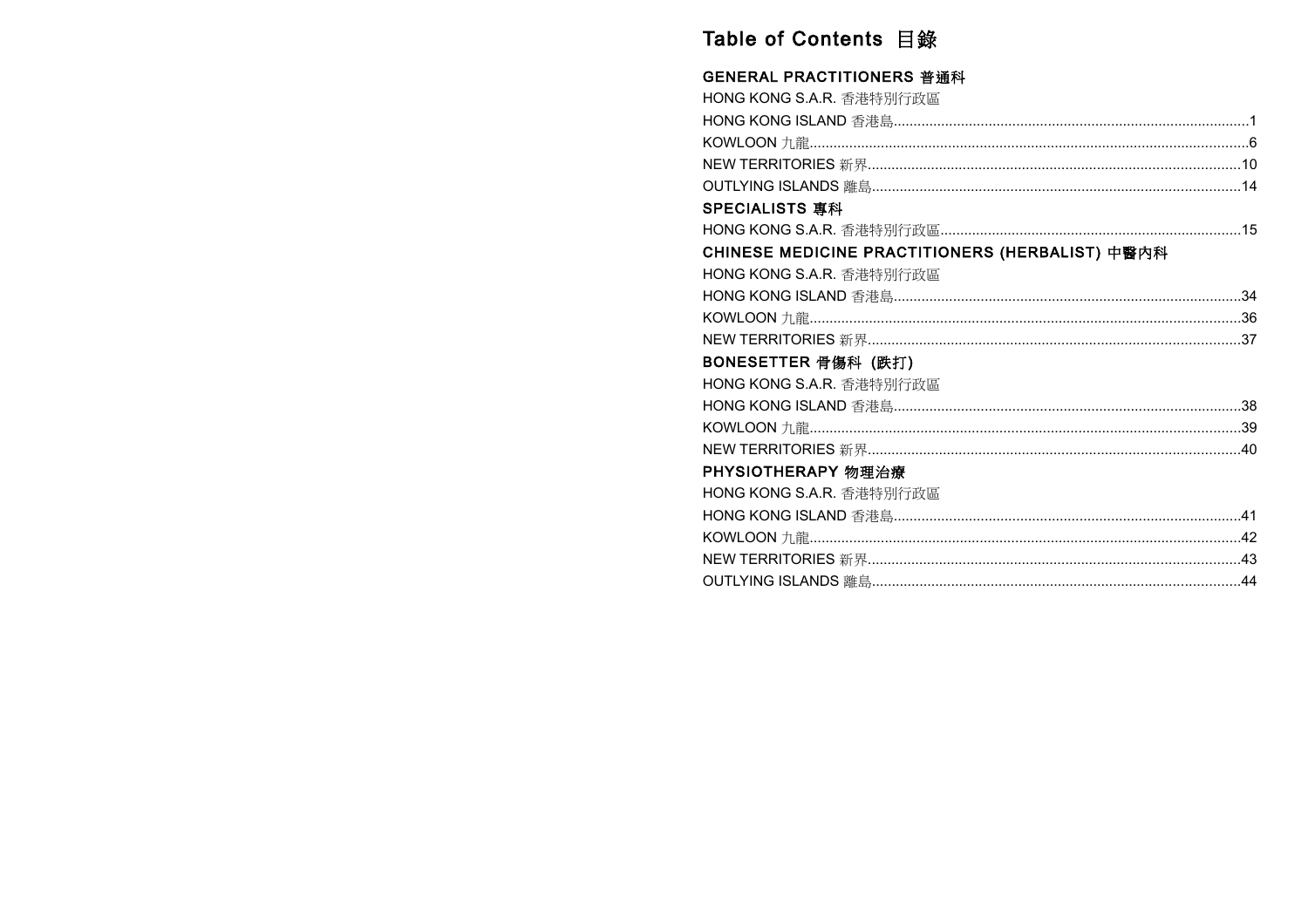# -GENERAL PRACTITIONERS

-普通科

### -HONG KONG ISLAND 香港島

### ABERDEEN 香港仔

#### Town Health Medical Centre (Aberdeen)

#### 康健醫務中心(香港仔)

|           |  |  | G/F, 6 Tung Sing Road |  |
|-----------|--|--|-----------------------|--|
| 土地兴奋 医肺质子 |  |  |                       |  |

| 東勝道6號地下        |  |
|----------------|--|
| Tel: 2554-4223 |  |
|                |  |
|                |  |
|                |  |
|                |  |
|                |  |

### ADMIRALTY 金鐘

Dr. Au See Kim Katherine 區詩琴醫生 MB ChB (CUHK), DFM (Monash), Dip Med (CUHK), PDip Com Psych Med (HK)

Dr. Cheung Sin Nga Heidi 張倩雅醫生 MBBS (HK), Grad Dip (Derm), NUS

Dr. Fan Pui Kay Kenneth 范沛基醫生 MB ChB (CUHK)

#### Dr. Ip Iong Iong 葉蓉蓉醫生

MB ChB (CUHK), Dip Med (CUHK), PgDipPD (Cardiff)

#### Dr. Law Tin Wan Alice 羅天韻醫生

MBBS (NSW), DCH (Lond), PgDipPD (Cardiff), FHKCFP, FRACGP, DPD (Cardiff)

Dr. Lie Siu Fen Sue 李秀芬醫生 MBBS (Melb)

Dr. Poon Ilima Yin Shan 潘彥姍醫生 MB ChB (CUHK), DFM (HKCFP), PgDipPD (Cardiff)

Dr. Siu Sheung Yan Patty 邵上恩醫生 MB ChB (CUHK), DCH (Sydney), Dip Med (CUHK), PgDipPD (Cardiff), PGDipClinDerm (QMUL), DFM (HKCEP)

#### Dr. Tay Jordan 鄭偉國醫生

MBBS Sydney, DFM (HKCEP)

Quality HealthCare Medical Centre (Admiralty)

#### 卓健醫療體檢中心(金鐘)

Unit 1605-09, 16/F, Tower 1, Admiralty Centre, 18 Harcourt Road

夏慤道 18 號海富中心一期 16 樓 1605-09 室 Tel: 2529-8668, 2529-8667

| Mon - Fri 8:30AM - 6:30PM |  |  |  |  |  |  |  |  |  |  |  |  |  |  |
|---------------------------|--|--|--|--|--|--|--|--|--|--|--|--|--|--|
|                           |  |  |  |  |  |  |  |  |  |  |  |  |  |  |
| Sun & PH Closed           |  |  |  |  |  |  |  |  |  |  |  |  |  |  |

### AP LEI CHAU 鴨利洲

#### Dr. Yu Wai Cho Michael 余衛祖醫生

MBBS (UNSW), FRACGP

Shop G60, G/F, East Marina Square, South Horizons, 海怡半島海怡東商場地下 G60 號舖 Tel: 2518-3230  $Mon - Fri.....................9:OOAM - 1:OOPM$ Mon - Fri..................... 3:30PM - 8:30PM Sat........................... 9:00AM - 5:00PM Sun & PH...................... 9:00AM - 2:00PM

# CAUSEWAY BAY 銅鑼灣

#### Dr. Chan Lai Ka Chris 陳拉嘉醫生

MBBS (HK), DDME (CUHK), MRCS (Ed), Grad Dip (Derm), NUS

Dr. Chan Wai Man Amanda 陳慧敏醫生 LMCHK, DFM (CUHK)

#### Dr. Lau Yue Young Geoffrey 劉宇揚醫生

MBBS (HK), DCH (Irel), Dip Med (CUHK), FRACGP,

PgDipPD (Cardiff), MPH (HK), FHKCFP, DFM (HKCFP), FHKAM (Family Med)

Quality HealthCare Medical Centre (Causeway Bay)

#### 卓健醫療體檢中心(銅鑼灣)

Suite 2405-06, 24/F, World Trade Centre, 280 Gloucester Road

告士打道 280 號世貿中心 24 樓 2405-06 Tel: 2890-3118

| Sun & PHClosed |  |
|----------------|--|

#### Dr Sit Medical Centre (Causeway Bay) 杏林薈醫務中心(銅鑼灣)

22/F, Hang Seng Causeway Bay Building, 28-34 Yee Wo Street

| 怡和街 28-34 號恆生銅鑼灣大廈 22 樓                      |  |  |
|----------------------------------------------|--|--|
| Tel: 2881-0268                               |  |  |
| Mon - $Fri$ , 9:00AM - 6:00PM By Appointment |  |  |
| $Sat$ 9:00AM - 1:00PM By Appointment         |  |  |

# CENTRAL 中環

#### Dr. Chan Kwok Tim 陳國添醫生 MBBS (HK), FHKCCM, MA in Biomedical Informatics, Columbia University

Dr. Fong Ting 方婷醫生 MB ChB (CUHK), PgDipPD (Cardiff), FHKAM (Family Medicine)

#### Dr. Lau Yue Young Geoffrey

#### 劉宇揚醫生

MBBS (HK), DCH (Irel), Dip Med (CUHK), FRACGP, PgDipPD (Cardiff), MPH (HK), FHKCFP, DFM (HKCFP), FHKAM (Family Med)

#### Dr. Sweta Venkatraman LMC (HK)

#### Quality HealthCare Medical Centre (Central - Crawford House)

#### 卓健醫療體檢中心(中環-卡佛大廈)

Rm 706-709,710A-710B, 7/F, Crawford House, 70 Queen's Road Central

皇后大道中 70 號卡佛大廈 7 樓 706-709, 710A-710B 室 Tel: 2525-9800, 2645-0768

| Mon - Sat 8:30AM - 1:00PM |  |
|---------------------------|--|
|                           |  |
|                           |  |
| Sun & PHClosed            |  |

### CHAI WAN 柴灣

#### Dr. Wong Ping Leung 王秉亮醫生

MBBS (HK), DCH (Glasg), MPH (U NSW), DCH (RCP&S Irel)

Shop 130, Hing Wah Shopping Centre, Hing Wah Estate 興華村(1)興華商場 130 號舖 Tel: 2976-0758

| Mon - Sat 9:00AM - 1:30PM |
|---------------------------|
|                           |
| Mon - Sat 3:00PM - 7:00PM |
| SunClosed                 |
|                           |

### KENNEDY TOWN 堅尼地城

#### Dr. Cheung Helen 張凱倫醫生

MBBCh (Belf)

G/F, Nam Hung Mansion, No. 5H, Belcher's Street

卑路乍街南雄大廈 5 號 H 舖

| Tel: 2855-7877                             |  |  |
|--------------------------------------------|--|--|
| Mon - $Fri$ 9:00AM - 1:00PM By Appointment |  |  |
| Mon - $Fri$ 3:30PM - 7:30PM By Appointment |  |  |
| $Sat$ 9:00AM - 1:00PM By Appointment       |  |  |
| Sun & PHClosed                             |  |  |

|  |  |  |  |  |  |  |  | $Sat$ 9:00AM - 1:00PM By Appointment |
|--|--|--|--|--|--|--|--|--------------------------------------|
|  |  |  |  |  |  |  |  | Sun & PHClosed                       |
|  |  |  |  |  |  |  |  |                                      |
|  |  |  |  |  |  |  |  |                                      |
|  |  |  |  |  |  |  |  |                                      |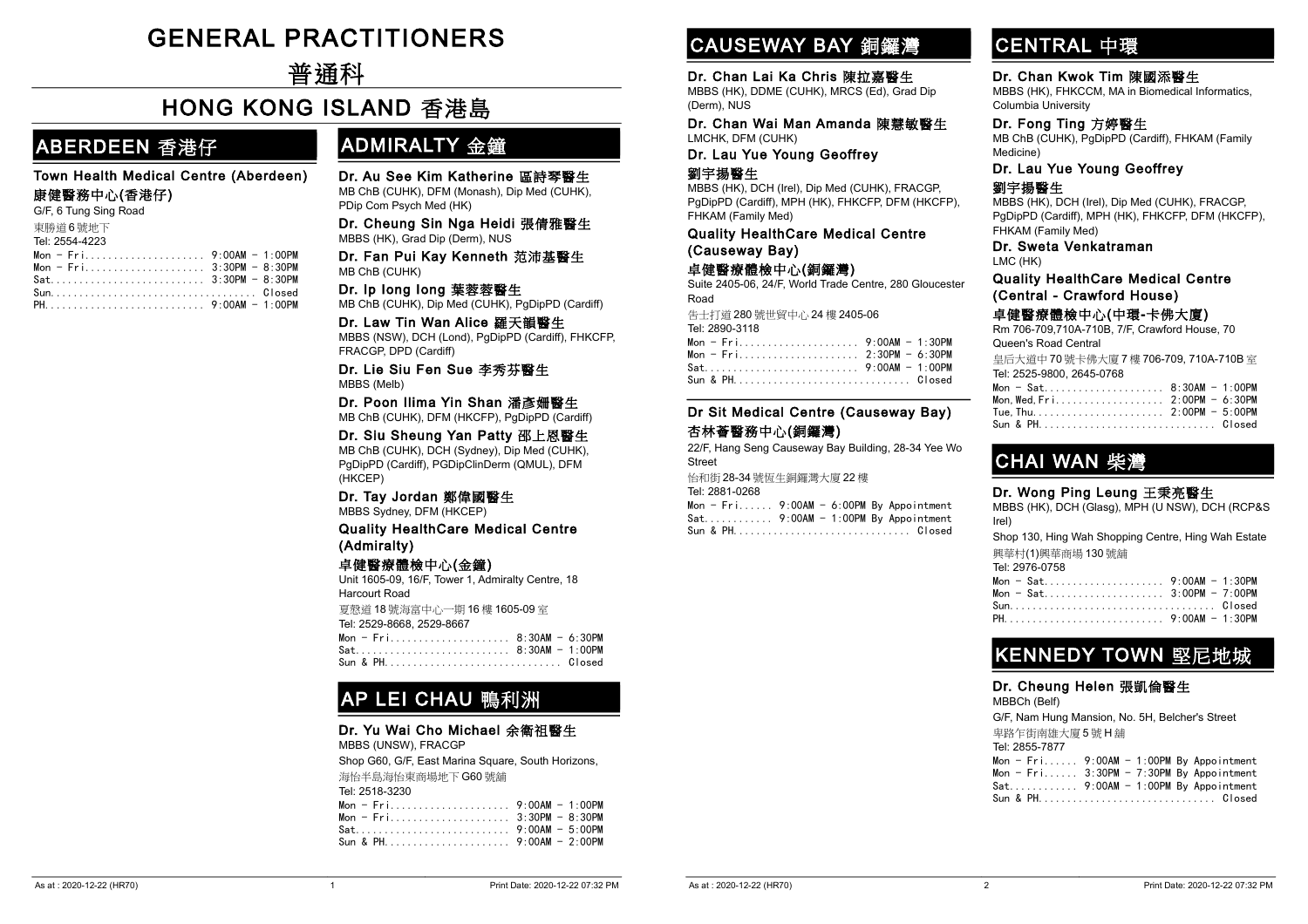# NORTH POINT 北角

Dr. Gu Mei Mei Michelle 古梅梅醫生 LMCHK

Quality HealthCare Medical Centre (North Point)

#### 卓健醫療體檢中心(北角)

Suites 2101-2102, 21/F, North Point Asia Pacific Center, 10 North Point Road

| 北角道 10 號北角亞太商業中心 21 樓 2101-2102 室 |  |
|-----------------------------------|--|
| Tel: 2508-6858                    |  |
|                                   |  |
|                                   |  |
|                                   |  |

|  |  |  |  |  |  |  |  |  |  | $Mon = Fri1, , , , , , Z:3UPM = 0:3UPM$ |
|--|--|--|--|--|--|--|--|--|--|-----------------------------------------|
|  |  |  |  |  |  |  |  |  |  |                                         |
|  |  |  |  |  |  |  |  |  |  | Sun & PHClosed                          |

### POKFULAM 薄扶林

#### Dr. Siu Ping Cheong 蕭炳昌醫生 LMCHK

Shop 14, Commercial Complex, Wah Fu (II) Est.

華富(二)村商埸 14 號舖

#### Tel: 2538-0796

### QUARRY BAY 鰂魚涌

#### Dr. Au Yeung Wai Yan Viola

#### 歐陽慧恩醫生

MB ChB (CUHK), DCH (HK) (HKCPaed), DCH (Intl) (RCPCH), DCH (Ireland), DPD (Wales), Dip Med (CUHK), FHKCPaed, MRCP (UK), MRCPCH, FHKAM (Paediatrics)

#### Dr. Chim Shiu Cheung Michael

#### 詹兆翔醫生

MB ChB (CUHK), DCH (Sydney), PGDipClinDerm (Lond), FHKCFP, FRACGP

#### Dr. Fang Oi Sze Elsie 范譪詩醫生 MBBS (Syd), FHKCFP, FRACGP

#### Dr. Lam Ying Ying 林瑩瑩醫生

MBBS (HK), DCH (Sydney), Dip Med (CUHK), FHKAM (Family Medicine), FHKCFP, FRACGP, PgDipPD (Cardiff)

#### Dr. Tong Wai Shuen Catherine 唐偉璇醫生

MB ChB (Sheff), DCH (Lond), MRCGP

Quality HealthCare Medical Centre (Quarry Bay)

#### 卓健醫療體檢中心(鰂魚涌)

Suite 304, Oxford House, Taikoo Place, 979 King's Road 英皇道 979 號太古坊濠豐大廈 304 室

| Tel: 2560-2177 |  |
|----------------|--|
|                |  |
|                |  |
|                |  |

# SAI YING PUN 西營盤

#### Dr. Li Kai Fu 李啟富醫生

LMC

G/F, 312 Queen's Road West

皇后大道西 312 號地下

Tel: 2549-4701

| Mon - $Fri$ 8:30AM - 1:00PM |  |
|-----------------------------|--|
|                             |  |
|                             |  |
|                             |  |
|                             |  |

# SHAU KEI WAN 筲箕灣

#### Town Health Medical Centre (Shau Kei Wan)

### 康健醫務中心(筲箕灣)

Shop 38A, G/F, Aldrich Garden, 2 Oi Lai Street 愛集

|  | 发''踩,湾地下 38A      |  |  |  |  |  |  |
|--|-------------------|--|--|--|--|--|--|
|  | Tel: 2572-1376    |  |  |  |  |  |  |
|  | $Mon - Sat & PH.$ |  |  |  |  |  |  |

|  |  |  | Mon - Sat & PH 9:00AM - 1:00PM |
|--|--|--|--------------------------------|
|  |  |  | Mon - Fri 2:00PM - 8:30PM      |
|  |  |  |                                |
|  |  |  |                                |

### SHEUNG WAN 上環

#### Dr. Chan Ka Luk 陳家祿醫生

MB ChB (CUHK), DCD (Cardiff), Dip Med (CUHK), M Sc in Dermatology (Cardiff)

#### Quality HealthCare Medical Centre (Sheung Wan)

#### 卓健醫療體檢中心(上環)

17/F, CS Tower, No. 50 Wing Lok Street

| 永樂街50號昌盛大廈17樓             |  |
|---------------------------|--|
| Tel: 2975-2328            |  |
| Mon - Fri 8:30AM - 1:30PM |  |
| Mon - Fri 2:30PM - 6:30PM |  |
| Sat. Sun & PH Closed      |  |

### SIU SAI WAN 小西灣

#### Dr. Wong Lik Kong 王力剛醫生

MBBS (Monash)

Shop 51, G/F, Cheerful Garden, 23 Siu Sai Wan Road 小西灣道 23 號富怡花園地下 51 號舖

| Tel: 2889-1978              |  |
|-----------------------------|--|
| Mon - $Fri$ 8:30AM - 1:00PM |  |
|                             |  |
|                             |  |
| $Sat$ $3:30PM - 7:00PM$     |  |
|                             |  |

# STANLEY 赤柱

Dr. Lau Chun Hung Gavin 劉俊雄醫生 MBBS (Syd), Dip Med (CUHK), FHKCFP, FRACGP

Quality HealthCare Medical Centre (Stanley)

卓健醫療體檢中心(赤柱)

Shop 406, Level 4, Shopping Centre, Stanley Plaza, 赤柱廣場購物中心 4 樓 406 舖

| - 小忙 度 场 弾 竹 干 小 牛 俘 牛 UU 甜 |  |
|-----------------------------|--|
| Tel: 2812-2392              |  |
|                             |  |
|                             |  |
|                             |  |
|                             |  |

### TAI KOO SHING 太古城

#### Dr. Yip Yuk Pang 葉玉鵬醫生

MBBS (HK), DCH (Lond), MRCP (UK), FRACGP, FHKAM (Paediatrics) Rm 602, Kornhill Plaza Office Tower, 康怡廣場辦公大樓 602 室 Tel: 2560-0015 Mon -  $Fri$ ...... 9:00AM - 1:00PM By Appointment Mon -  $Fri...$ .... 4:30PM - 8:30PM By Appointment

| $Sat.$ 9:00AM - 1:00PM By Appointment |  |  |  |
|---------------------------------------|--|--|--|
| Sun $9:00$ AM - 1:00PM By Appointment |  |  |  |
| $PH$ 9:00AM - 1:00PM By Appointment   |  |  |  |
|                                       |  |  |  |

# WANCHAI 灣仔

### Dr. Sweta Venkatraman

LMC (HK)

#### Dr. Tse Man Shan 謝汶珊醫生 MBBS (HK), Dip Med (CUHK)

Quality HealthCare Medical Centre (Wan Chai)

#### 卓健醫療體檢中心(灣仔)

1/F, C.L.I. Building, 313-317B Hennessy Road

| 軒尼詩道 313-317B 號中國人壽大廈 1 樓 |  |  |
|---------------------------|--|--|
| Tel: 2972-5300            |  |  |
|                           |  |  |
|                           |  |  |
|                           |  |  |

#### Dr. Lam See Yui Joseph 林思睿醫生 MBBS (HK)

Room 2409, 24/F, C C Wu Building, 302-308 Hennessy Road 軒尼詩道 302-308 號集成中心 24 樓 2409 室

| Tel: 2598-8673       |  |
|----------------------|--|
|                      |  |
|                      |  |
| Sat, Sun & PH Closed |  |

| Tel: 2889-1978          |  |
|-------------------------|--|
| Mon - Fri 8:30AM - 1:00 |  |
| Mon - Fri 3:30PM - 8:30 |  |
|                         |  |
|                         |  |

| $\ldots \ldots 8:30$ AM - 1:00PM |                  |  |
|----------------------------------|------------------|--|
| 3:30PM - 8:00PM                  | $0.201M + 1.00N$ |  |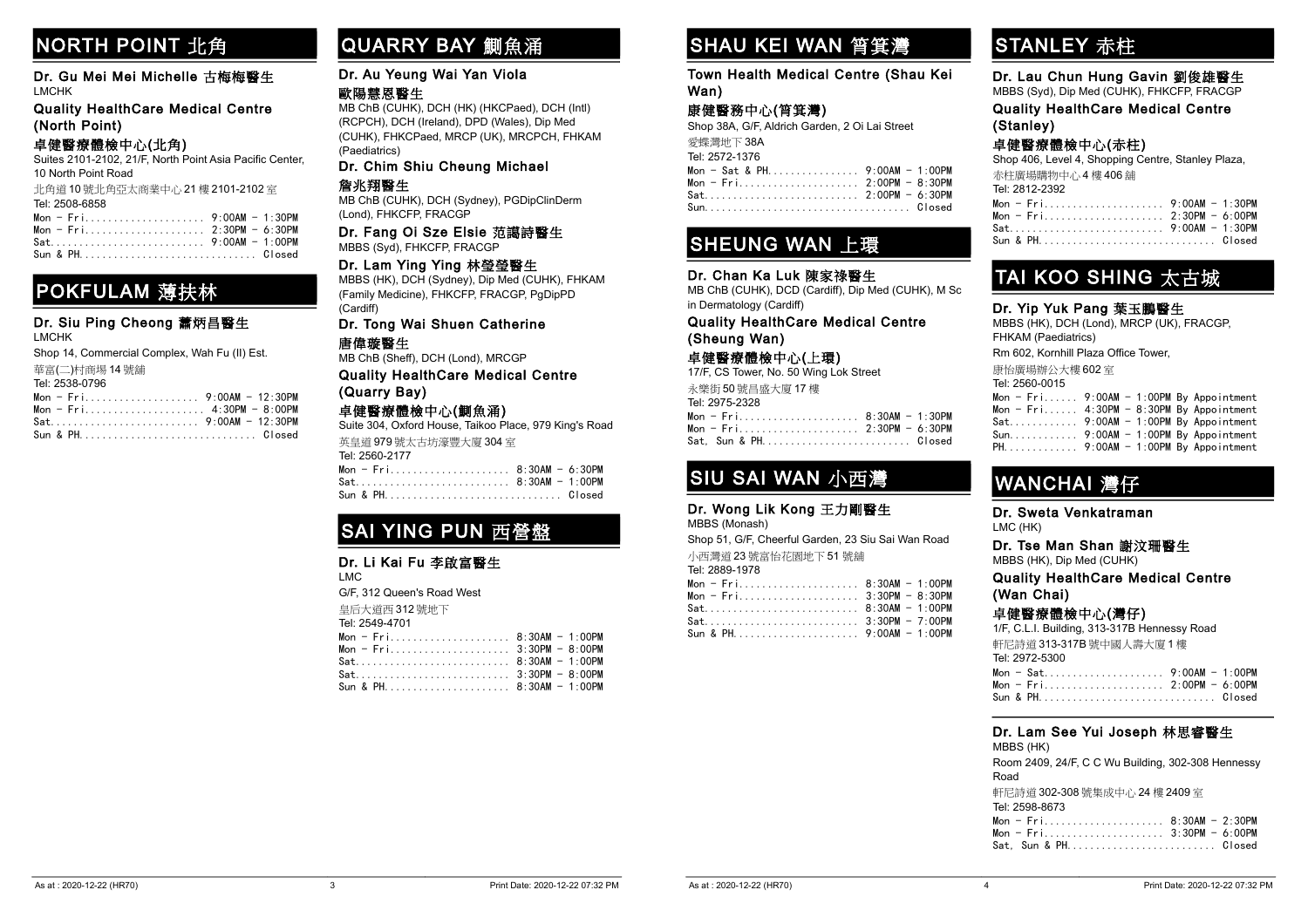# -GENERAL PRACTITIONERS

# -普通科

# -KOWLOON 九龍

# CHEUNG SHA WAN 長沙灣

#### Dr. Lam Hon Man 林漢民醫生

MBBS (HK), FHKCFP, MPH (CUHK), FRACGP, FHKAM (Family Medicine) Shop C, G/F, Tonning Mansion, 42 Tonkin Street

| 東京街 42 號東寧大廈地下 C 鋪 |  |
|--------------------|--|
| Tel: 2361-6693     |  |
|                    |  |
|                    |  |
|                    |  |
|                    |  |
| Sun & PHClosed     |  |

### Dr. Lee Wing Mei Winnie 李穎媚醫生

MBBS (HK), DCH (Irel), Dip Clin Derm (Lond), FRACGP, FHKCFP, DFM (HKCFP)

G/F, 258 Castle Peak Road

青山道 258 號地下

| Tel: 2729-1738            |  |
|---------------------------|--|
|                           |  |
| Mon - Fri 3:30PM - 8:00PM |  |
|                           |  |
|                           |  |

# HO MAN TIN 何文田

Dr. Ip Wing Sum 葉穎心醫生 MB ChB (CUHK) Shop B, G/F, Pine Manor, 61-63 Waterloo Road 窩打老道 61-63 號松亭閣地下 B 舖

|  | Tel: 2711-7728              |  |
|--|-----------------------------|--|
|  |                             |  |
|  | Mon - $Fri$ 3:30PM - 6:30PM |  |
|  |                             |  |
|  |                             |  |

# HUNG HOM 紅磡

Dr. Tang Yiu Tin Joseph 鄧堯天醫生 MBBS (HK) G/F, Whampao Estate, 23A Tak Man Stree 德民街 23A 黃埔新邨地下 Tel: 2333-0333 Mon - Sat..................... 9:00AM - 1:00PM Mon, Tue, Thu, Fri....................... 4:00PM - 8:00PM Sun & PH..................... 9:00AM - 12:30PM

### JORDAN 佐敦

#### Dr. Cheung Wai Ming Fanny 張蕙明醫生

MB ChB (CUHK), Dip Fam Med (Monash), Dip Med (CUHK) Suite 1301, 13/F, Champion Building, 301-309 Nathan Road 彌敦道 301-309 號嘉賓大廈 13 樓 1301 室 Tel: 2781-0011 Mon, Tue, Thu, Fri  $9:00$ AM -  $2:00$ PM By appointment Mon, Tue, Thu, Fri  $3:00PM - 6:00PM$  By appointment Wed,Sat........ 9:00AM - 2:00PM By appointment Sun & PH............................... Closed

### KOWLOON BAY 九龍灣

Dr. Cheng Pui Man Sophia 鄭佩雯醫生 MB ChB (CUHK), DFM (CUHK), PgDipPD (Cardiff)

Dr. Lam Lap 林立醫生

MB ChB (CUHK), DFM (HKCEP), PgDipPD (Cardiff)

Quality HealthCare Medical Centre (Exchange Tower)

#### 卓健醫療體檢中心(國際交易中心)

Shop No. 41 &43A, 1/F, Exchange Tower, 33 Wang Chiu Road

| 宏照道 33 號國際交易中心 1 樓 41 及 43A 號鋪 |  |
|--------------------------------|--|
| Tel: 2659-8399                 |  |
|                                |  |
|                                |  |
| Sat. Sun & PH Closed           |  |
|                                |  |

#### Quality HealthCare Medical Centre (Kowloon Bay - Richland)

卓健醫療體檢中心(九龍灣-麗晶)

Rm 128, 1/F, Commercial Complex, Richland Garden, 麗晶花園商場 1 樓 128 室 Tel: 2759-4804, 2754-8640

| IBI. 2109-4004, 2104-0040                         |  |
|---------------------------------------------------|--|
| Mon. Thu. $Fr$ i. Sat. Sun. PH. $\ldots$ . Closed |  |
|                                                   |  |
|                                                   |  |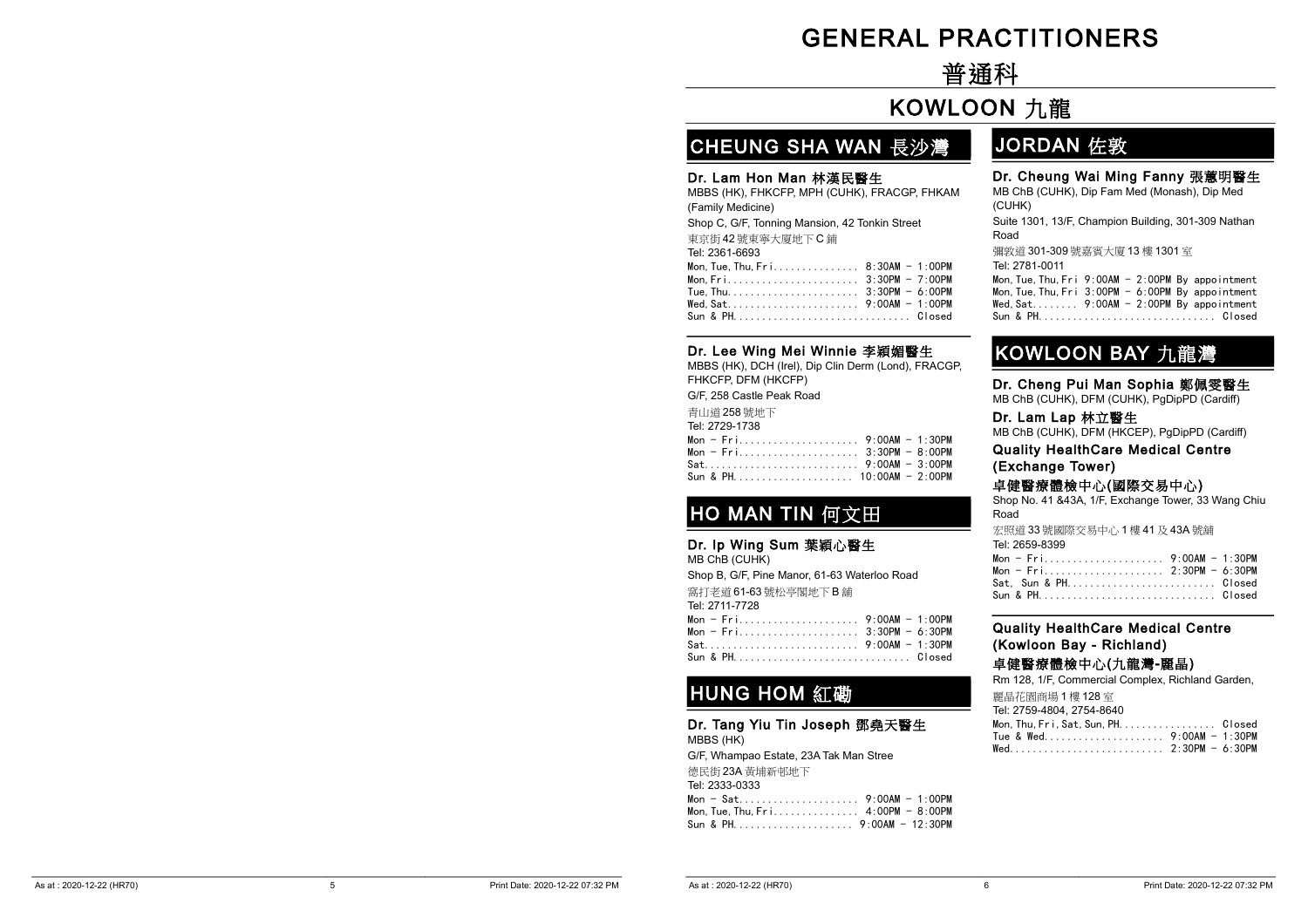#### Dr. Chan Kin Ling 陳健靈醫生

MBBS (HK), DFM (Monash), FHKCFP, FRACGP, MFM (Clin) (Monash), DOM (CUHK), FHKAM (Family Medicine)

Dr. Cheung Man Kei Kevin 張文基醫生 MBBS (Syd), DFM (CUHK), MFM (Clin) (Monash), PDip

Community Geriatrics (HK), DOM (CUHK)

#### Dr. Ip Ka Ian 葉嘉欣醫生

MBChB(CUHK), FHKC Paed, MRCPCH(UK), FHKAM (Paediatrics)

Dr. Lam Yui Sum Samuel 林銳深醫生

MB ChB (CUHK), DFM (CUHK), Dip Med (CUHK)

#### Dr. Leung Keung 梁強醫生 MB ChB (CUHK), BChinMeds (HKBU)

Dr. Mok Yuen Sau Elaine 莫元秀醫生 MB ChB (CUHK)

Quality HealthCare Medical Centre (Kowloon Bay - Telford)

#### 卓健醫療體檢中心(九龍灣-德褔)

G/F, Block I, Telford Gardens,

| 德福花園   座地下<br>Tel: 2750-0782 |  |
|------------------------------|--|
|                              |  |
|                              |  |
|                              |  |

### KWUN TONG 觀塘

#### Dr. Wong Wai Yeung 黃慧陽醫生

MB ChB (CUHK), DFM (CUHK), DPD (Cardiff)

#### Dr. Yeung Sze Ying 楊思瑩醫生

MBBS (HK), DCH (Ireland), PgDipPD (Cardiff), M Med Sc (HK), MRCP (Irel), Dip Med (CUHK)

#### Quality HealthCare Medical Centre (Kwun Tong)

卓健醫療體檢中心(觀塘)

Unit 2502-03A, 25/F, BEA Tower, Millennium City 5, 418 Kwun Tong Road

觀塘道 418 號創紀之城五期東亞銀行中心 25 樓 2502-03A

| '8<br>56/<br>., . |
|-------------------|

#### Dr. Wong Nai Ming Edward 黃乃明醫生

MBBS (HK), DCH (Syndey), PDip Com Psych Med (HK), DOM (CUHK), DPD (Wales), FHKCFP, FRACGP, DPD (Cardiff), DFM (CUHK)

Shop G02, Podium, Lee Hong House, Shun Lee Estate, 順利邨利康樓平台 G02

#### Tel: 2344-6928

| Sat. Sun & PH 9:00AM - 1:00PM |  |
|-------------------------------|--|

### LAM TIN 藍田

#### Dr. Yeung Sze Ying 楊思瑩醫生

MBBS (HK), DCH (Ireland), PgDipPD (Cardiff), M Med Sc (HK), MRCP (Irel), Dip Med (CUHK)

Dr. Lung Lung Louise 龍瓏醫生 LMCHK, DFM (CUHK)

Quality HealthCare Medical Centre (Lam Tin)

#### 卓健醫療體檢中心(藍田)

Shop L4-2R, Comm. Development, Sceneway Garden, 8 Sceneway Road

匯景廣場第四層 2R 號舖  $2727.2182$ 

| Tel: 2727-2182                     |  |
|------------------------------------|--|
|                                    |  |
| Mon, Wed, Fri, Sat 3:00PM - 7:00PM |  |
|                                    |  |
|                                    |  |
|                                    |  |
|                                    |  |

# LOK FU 樂富

#### Dr. Chan Lai Man 陳禮文醫生

MBBS (HK) Shop No. 3135, Lok Fu Medical Centre, Lok Fu Shopping Centre, 樂富購物中心樂富匯診 3 樓 3135 號 Tel: 2338-0603 Mon - Sat.................... 8:30AM - 12:30PM Mon - Sat..................... 4:00PM - 7:30PM Sun........................ 9:00AM - 12:00NOON PH........................... 8:30AM - 12:30PM

## **MONGKOK 旺角**

#### Dr. Cheung Kai Sing 張啟成醫生

MBBS (HK), DFM (CUHK), MFM (Clin) (Monash), Grad Dip (Derm), NUS, Dip Med (CUHK), DOM (CUHK)

#### Dr. Cheung Sze Wan Peggy 張思蘊醫生 MB ChB (CUHK), DFM (HKCFP), MRCP (UK)

Dr. Ho Gi Sum Roanna 何智心醫生

MB ChB (CUHK), DFM (CUHK), PDip Community Geriatrics (HK), FRCR, Dip Med (CUHK)

Dr. Ho William Ngai Kung 何毅強醫生 MBBS (London)

Dr. Lei Lok Hin 李樂軒醫生 MBBS (HK)

#### Dr. Luk Wing Kun Leona 陸穎勤醫生

MB ChB (CUHK), DCG (HKCOG), PGDipClinDerm (Lond), DFM (HKCFP)

Dr. Wong Sy Kee 黃思杰醫生 MBBS (HK), DFM (CUHK), PDip Com Psych Med (HK),

PgDipPD (Cardiff), Dip Med (CUHK)

Dr. Woo Hei Ching 胡希晴醫生 MBBS (HK)

Quality HealthCare Medical Centre (Mongkok)

#### 卓健醫療體檢中心(旺角)

| 8/F, Wai Fung Plaza, 664 Nathan Road |  |
|--------------------------------------|--|
| 彌敦道 664號惠豐中心8樓                       |  |
| Tel: 2390-3398                       |  |
| Mon - Fri 8:30AM - 6:30PM            |  |
| Sat 8:30AM - 1:00PM                  |  |
| Sun & PH Closed                      |  |

### NGAU TAU KOK 牛頭角

Town Health Medical Centre (Ngau Tau Kok-Lower Ngau Tau Kok Estate)

#### 康健醫務中心(牛頭角-牛頭角下邨)

Shop No. 4, Lower Ngau Tau Kok Estate Plaza, Lower Ngau Tau Kok Estate,

牛頭角下邨廣場 4 號舖 Tel: 2328-6103

| Tel: 2328-6103            |  |
|---------------------------|--|
|                           |  |
| Mon - Sat 3:30PM - 8:30PM |  |
|                           |  |
|                           |  |

### PRINCE EDWARD 太子

#### Dr. Chan Yat Ming Davy 陳溢明醫生

MB ChB (CUHK), DFM (HKCFP), MSC in Dermatology (Wales), Dip Derm Sci (Wales)

Shop 3B, G/F, Bijou Court, 171 Prince Edward Road 太子道西 171 號別樹一居地下 3B 號舖 Tel: 2148-1393 Mon - Fri.................... 10:30AM - 1:00PM Mon - Fri..................... 4:30PM - 8:00PM Sat.......................... 10:30AM - 2:30PM

Sun & PH............................... Closed

### SHAM SHUI PO 深水埗

#### Dr. Chau Chi Chiu 周志超醫生

MBBS (HK), FHKCP, FRCP (Edin), MRCP (UK), FRCP (Glasg), FHKAM (Medicine) B1, G/F, 56 Yen Chow Street 欽州街 56 地下 B1 Tel: 2720-8282 Mon - Fri..................... 9:00AM - 1:00PM Mon - Fri..................... 4:00PM - 7:00PM Sat........................... 9:00AM - 1:00PM Sun & PH............................... Closed

### TAI KOK TSUI 大角咀

Dr. George Medical Clinics (Tai Kok Tsui)

#### 陳楚英醫務所(大角咀)

Shop OLY-5, MTR Olympic Station,

|  |  |  |  |  | 機鐵奧運站5號商舖 |
|--|--|--|--|--|-----------|
|  |  |  |  |  |           |

| Tel: 2148-1217            |  |
|---------------------------|--|
|                           |  |
|                           |  |
|                           |  |
| Sat & Sun 3:00PM - 7:00PM |  |
|                           |  |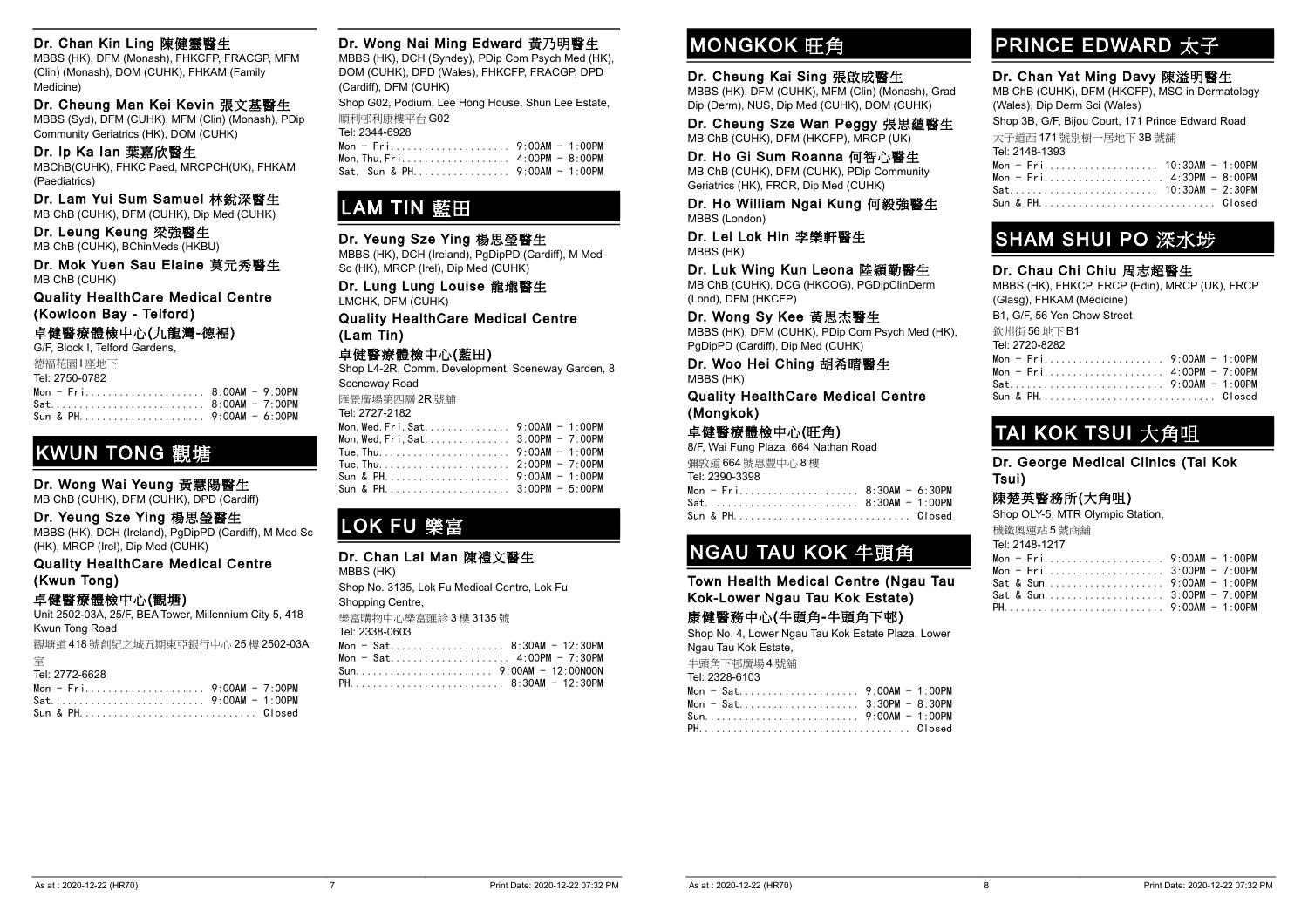# TSIM SHA TSUI 尖沙咀

Dr. Chai Mei Yu Claire 齊美宇醫生 MBBS (CUHK)

Dr. Chong Wing Nuen 莊泳煖醫生 MBBS (HK)

Dr. Lei Lok Hin 李樂軒醫生 MBBS (HK)

Dr. Leung Wing Hong 梁永康醫生 MBBS (HK), DFM (HKCFP), Dip Med (CUHK)

Dr. Tang Cheong Yu Denny 鄧昌宇醫生 MBBS (HK), DCH (Lond), DOM (CUHK), Dip Derm (Glasg), FHKCFP, FRACGP, MRCGP

Quality HealthCare Medical Centre (Tsim Sha Tsui)

#### 卓健醫療體檢中心(尖沙咀)

6/F, Hong Kong Pacific Centre, 28 Hankow Road 漢口道 28 號亞太中心 6 樓 Tel: 2367-3011  $Mon - Fri..................8:30AM - 6:30PM$ Sat........................... 8:30AM - 1:00PM Sun & PH............................... Closed

#### Dr. Lau Kin Fung 劉健鋒醫生

MB ChB (CUHK), Dip Med (CUHK), PGDipClinDerm (QMUL)

Quality HealthCare Medical Centre (West Kowloon - MTR Station)

#### 卓健醫療中心(九龍站)

Concession No. KOW 83, L2 Airport Express Line Arrival Concourse, MTR Kowloon Station

| 港鐵九龍站機場快綫抵站大堂 L2KOW83 商鋪 |  |
|--------------------------|--|
| Tel: 2314-8380           |  |
|                          |  |
|                          |  |
|                          |  |
| Sun & PH Closed          |  |
|                          |  |

### TSZ WAN SHAN 慈雲山

#### Dr. Wong Yuk Sen Anna 汪育申醫生

MB ChB (CUHK), DCH (Irel), MRCS (Ed), DCH (Lond)

| Shop A1, G/F, 64 Yuk Wah Street |  |
|---------------------------------|--|
| 毓華街 64 號地下 A1                   |  |
| Tel: 2267-6161                  |  |
|                                 |  |
|                                 |  |
|                                 |  |
|                                 |  |
|                                 |  |
|                                 |  |

# WONG TAI SIN 黃大仙

#### Dr. Kwok Ka Chun 郭家進醫生 MB ChB (CUHK)

Shop 3 & 4, 1/F, Kai Tak Garden Shopping Arcade, 121 Choi Hung Road 彩虹道 121 號啟德花園購物商埸 1 樓 3 及 4 號鋪

Tel: 2511-1251 Mon - Fri..................... 9:00AM - 1:00PM  $2.30PM - 8.00PM$ 

| $\texttt{Mon} = \texttt{Fri}, \dots, \dots, \dots, \dots, \dots, Z$ :30PM = 8:00PM |  |
|------------------------------------------------------------------------------------|--|
|                                                                                    |  |
| Sun & PH By Appointment                                                            |  |

### YAU MA TEI 油麻地

#### Dr. Chan Cheuk Yan Stephen

#### 陳卓人醫生 MBBS (Syd)

Rm 2001, 20/F, Hip Kwan Commercial Building, 38 Pitt Street 前街 20 時执戦金券十度二十連 2004 空

| $\frac{1}{2}$ $\frac{1}{2}$ $\frac{1}{2}$ $\frac{1}{2}$ $\frac{1}{2}$ $\frac{1}{2}$ $\frac{1}{2}$ $\frac{1}{2}$ $\frac{1}{2}$ $\frac{1}{2}$ $\frac{1}{2}$ $\frac{1}{2}$ $\frac{1}{2}$ $\frac{1}{2}$ $\frac{1}{2}$ $\frac{1}{2}$ $\frac{1}{2}$ $\frac{1}{2}$ $\frac{1}{2}$ $\frac{1}{2}$ $\frac{1}{2}$ $\frac{1}{2}$ |  |
|---------------------------------------------------------------------------------------------------------------------------------------------------------------------------------------------------------------------------------------------------------------------------------------------------------------------|--|
| Tel: 2783-8733                                                                                                                                                                                                                                                                                                      |  |
|                                                                                                                                                                                                                                                                                                                     |  |
|                                                                                                                                                                                                                                                                                                                     |  |
|                                                                                                                                                                                                                                                                                                                     |  |
|                                                                                                                                                                                                                                                                                                                     |  |

### YAU TONG 油塘

#### Dr. Li Yu Chi 李育奇醫生

MBBS (HK) Shop 303, Yau Lai Shopping Centre, 9 Yau Tong Road 油塘道 9 號油麗商場 303 號舖 Tel: 2698-9886

| Mon - Sat 4:00PM - 8:00PM |  |
|---------------------------|--|
|                           |  |
|                           |  |

# -GENERAL PRACTITIONERS

-普通科

# **NEW TERRITORIES 新界**

### FANLING 粉嶺

#### Dr. Huang Hsin Yang 黃琛仰醫生

MBBS (HK)

Shop No 110, 1/F, Ka Fuk Shopping Centre, Ka Fuk Estate,

嘉褔邨嘉褔商場 1 樓 110 號舖

|  | Tel: 2636-6879 |  |
|--|----------------|--|
|--|----------------|--|

|  |  |  |  |  |  |  |  |  |  |  |  | Mon - Fri 8:30AM - 12:30PM |
|--|--|--|--|--|--|--|--|--|--|--|--|----------------------------|
|  |  |  |  |  |  |  |  |  |  |  |  | Mon - Fri 4:00PM - 8:30PM  |
|  |  |  |  |  |  |  |  |  |  |  |  | Sat 8:30AM - 12:30PM       |
|  |  |  |  |  |  |  |  |  |  |  |  |                            |
|  |  |  |  |  |  |  |  |  |  |  |  |                            |
|  |  |  |  |  |  |  |  |  |  |  |  |                            |
|  |  |  |  |  |  |  |  |  |  |  |  |                            |
|  |  |  |  |  |  |  |  |  |  |  |  |                            |

### KWAI CHUNG 葵涌

Dr. Chan Sze Keung Edwin 陳思強醫生 MBBS (Syd), Dip Med (CUHK)

Quality HealthCare - Kwai Fong 卓健醫療-葵芳

Shop C62, 2/F, Kwai Chung Plaza, 7-11 Kwai Foo Road 葵富路 7-11 號葵涌廣場 2 樓 C-62 室

| Tel: 2422-4966, 2424-8393 |  |
|---------------------------|--|
|---------------------------|--|

|  | Mon - Sat 8:30AM - 12:30PM |  |
|--|----------------------------|--|
|  | Mon - Sat 3:30PM - 7:00PM  |  |
|  | Sun & PH Closed            |  |

# MA ON SHAN 馬鞍山

Dr. Leung Yun Sum 梁潤森醫生

MBBS (HK), DCH (Ireland), DCH (Lond)

Quality HealthCare Medical Centre (Ma On Shan)

#### 卓健醫療體檢中心(馬鞍山)

Shop 210, Level 2, Ma On Shan Plaza, 608 Sai Sha Road

西沙路 608 號馬鞍山廣場 210 號舖

|  |  | Tel: 2631-6992 |  |
|--|--|----------------|--|
|--|--|----------------|--|

| 1.91.7.931.7.937.7.75     |  |
|---------------------------|--|
| Mon - Fri 9:00AM - 1:00PM |  |
| Mon - Fri 2:00PM - 8:00PM |  |
| Sat 9:00AM - 1:00PM       |  |
| Sat 2:00PM - 5:00PM       |  |
| Sun & PH Closed           |  |
|                           |  |

### SHATIN 沙田

#### Dr. Chan Angela Shuk Yan 陳淑恩醫生

MB ChB (CUHK), Dip Med (CUHK), FHKCFP, FRACGP, PGDipClinDerm (QMUL), FHKAM (Family Medicine)

#### Dr. Chung Tin Tak Leo 鍾天德醫生

MB ChB (Lpool), DCH (Irel), DLO RCS (Eng), DRCOG, FRACGP, LRCP (Lond), MRCS (England)

Dr. Lau Siu Hung 劉小紅醫生 LMCHK

Dr. Mak Wing Yee 麥穎儀醫生

MBBS (HK)

Quality HealthCare Medical Centre (Shatin)

#### 卓健醫療體檢中心(沙田)

Rm 905-907, New Town Tower, 10-18 Pak Hok Ting Street 白鶴汀街 10-18 號新城市商業大廈 9 樓 905-907 室 Tel: 2698-9378 Mon - Fri..................... 8:30AM - 7:00PM Sat........................... 8:30AM - 5:00PM Sun & PH...................... 9:00AM - 1:00PM

#### Dr. Wong Chit Chun Radley 黃哲峻醫生 MB ChB (CUHK), Dip Med (CUHK)

Quality HealthCare Medical Centre (Sha Tin Wai)

|  | Sat. Sun & PH 9:00AM - 1:00PM |  |
|--|-------------------------------|--|
|  |                               |  |

### TAI PO 大埔

#### Dr. Pang Kam Keung 彭錦強醫生

MBBS (HK), DCH (Lond), FHKCPaed, MRCP (UK), FHKAM (Paediatrics) Shop 351A, Level 2, Tai Po Mega Mall, Tai Po Centre,

大埔中心大埔超級城商場 2 樓 351A 號舖 Tel: 2667-3138 Mon,Tue,Thu,Fri............... 9:00AM - 1:00PM Mon,Tue,Thu,Fri............... 4:00PM - 8:00PM Wed. Sat. Sun, PH. . . . . . . . . . . . . . . 9:00AM - 1:00PM

| 卓健醫療體檢中心(沙田圍)<br>Shop No. 6&7, Sha Tin Wai Station, Ma On Shan Rail, |  |
|----------------------------------------------------------------------|--|
| 馬鞍山鐵路沙田圍站 6-7號鋪<br>Tel: 2635-9199                                    |  |
|                                                                      |  |
|                                                                      |  |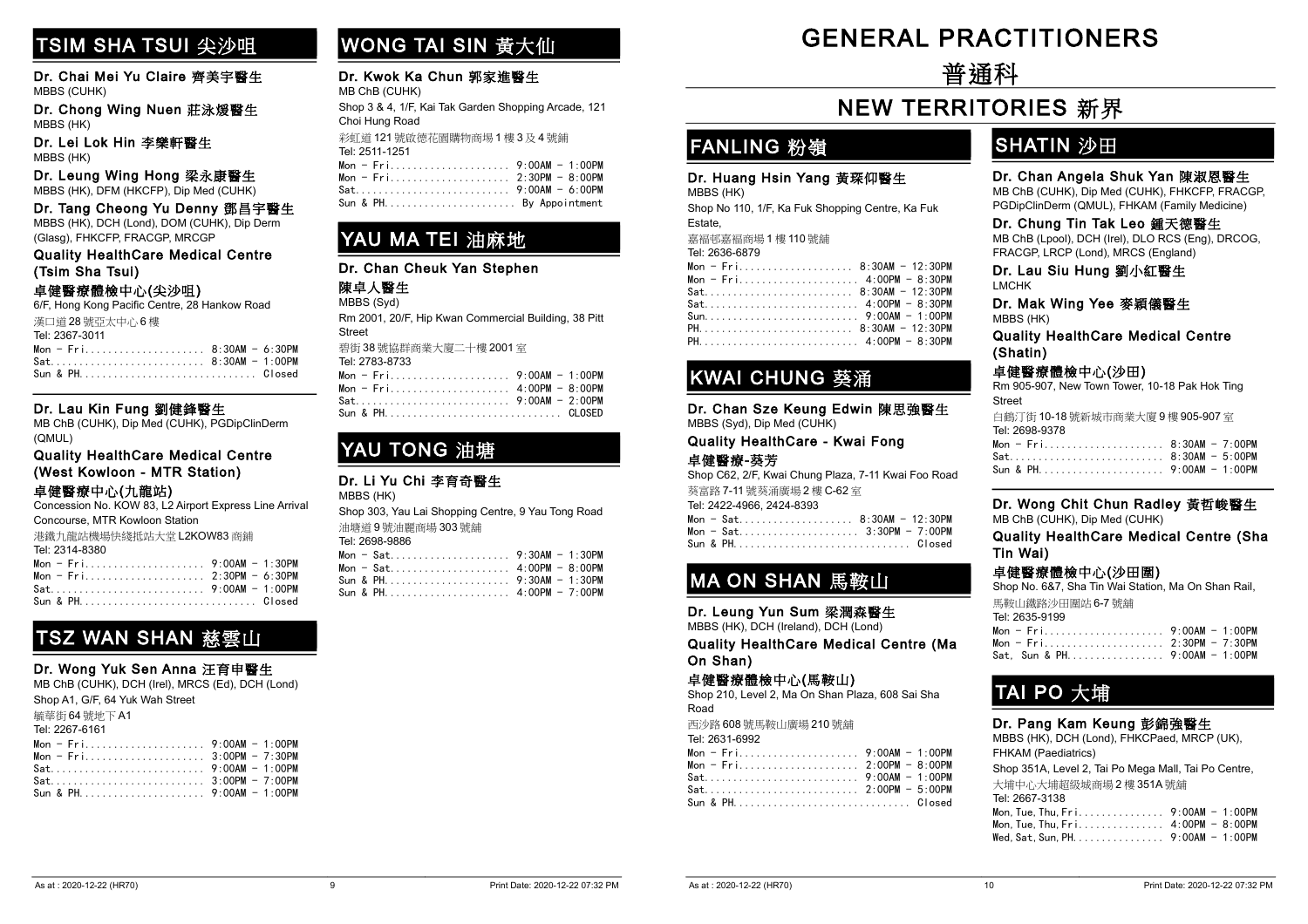#### Dr. Toa Wai Lung 陶偉龍醫生

MBBS (HK), DFM (CUHK), PDip CAH (HK), Dip Med (CUHK)

#### Family Health Medical Centre 富健醫務中心

Shop A, G/F, 118 Kwong Fuk Road

廣福道 118 號地下 A 舖 Tel: 2653-3666 Mon,Tue,Thu,Fri,Sat,Sun....... 9:00AM - 1:00PM Mon, Tue, Thu, Fri, Sat, Sun...... 4:00PM - 10:00PM Wed.................................... Closed

# TAI WAI 大圍

Town Health Medical Centre (Tai Wai-Tin Po Building)

### 康健醫務中心(大圍-天寶樓)

Shop No.7, G/F, Tin Po Building, 98 Tai Wai Road 大圍道 98 號天寶樓地下 7 號舖 Tel: 2693-1729, 2693-2651

Mon - Sun & PH................ 8:30AM - 1:00PM Mon - Sun & PH................ 3:30PM - 8:30PM Mon - Sun & PH......... 9:00PM - 12:00Midnight

### TIN SHUI WAI 天水圍

#### Dr. Chu Kot Hong 諸葛康醫生 LMCHK

| <b>LIVILITY</b>                 |  |
|---------------------------------|--|
| Shop NG 17, G/F, T Town North,  |  |
| T Town NorthNG 17 號鋪            |  |
| Tel: 2253-0808                  |  |
|                                 |  |
|                                 |  |
| Sat. Sun & PH.  9:00AM - 1:00PM |  |
| Sat. Sun & PH 3:00PM - 6:00PM   |  |

# TSEUNG KWAN O 將軍澳

#### Dr. Chu Chun 朱駿醫生

MBBS (HK), DPD (Cardiff), MRCS (Ed), PgDipPD (Cardiff), Dip Med (CUHK)

Dr. Ip Ka Ian 葉嘉欣醫生 MBChB(CUHK), FHKC Paed, MRCPCH(UK), FHKAM (Paediatrics)

#### Dr. Wong King Chuen 王景全醫生

MBBS (HK), DFM (CUHK), PgDipPD (Cardiff), Dip Med (CUHK)

#### Quality HealthCare Medical Centre (Tseung Kwan O - Pop Walk 2)

#### 卓健醫療體檢中心(將軍澳-天晉滙 2)

Shop No. G18, Pop Walk 2, No. 19 Tong Yin Street 唐賢街 19 號天晉匯 2 地下 G18 舖 Tel: 2367-3222

| Sun & PH Closed |  |
|-----------------|--|

Dr. Chan Yau Chuen 陳囿全醫生 MB ChB (CUHK)

#### Dr. Kwok Sze Chai Stacey 郭思齊醫生 MBChB (CUHK)

Dr. Lei Lok Hin 李樂軒醫生 MBBS (HK)

#### Quality HealthCare Medical Centre (Tseung Kwan O)

#### 卓健醫療體檢中心(將軍澳)

Shop 234-236, 2/F, Phase 1, Metro City Plaza,

新都城中心一期商場二樓 234-236 號舖 Tel: 2623-7200

# TSING YI 青衣

Dr. Hwong Ming Tak Thomas 黃明德醫生 MB ChB (Edin), DCH (RCPCH), FRCS (Eng), FCSHK, DFM (Monash)

#### Quality HealthCare Medical Centre (Tsing Yi - MTR Station)

### 卓健醫療體檢中心(青衣-青衣站)

Shop TSY 47, G/F, MTR Tsing Yi Station, 青衣機鐵站地下 TSY47 號舖

| Tel: 2436-1622                                                 |  |
|----------------------------------------------------------------|--|
| Mon. Tue. Thu. $Fr_1, \ldots, \ldots, \ldots, 9:00AM - 2:00PM$ |  |
|                                                                |  |
|                                                                |  |
|                                                                |  |
|                                                                |  |
|                                                                |  |
|                                                                |  |

#### Dr. Chan Hoi On 陳海安醫生

MB ChB (CUHK), DCH (Sydney), PgDipPD (Cardiff), Dip Med (CUHK), PGDipClinDerm (Lond), DFM (CUHK)

#### Dr. Chow Yuet Wah 周月華醫生

MBBS (HK), DFM (HKCFP), FHKCCM, FHKAM (Community Medicine)

Dr. Ho Yiu Keung Steven 何耀強醫生 MBBS (W Aust), DFM (CUHK), FRACGP, DOM (CUHK)

Dr. Lam Yui Sum Samuel 林銳深醫生 MB ChB (CUHK), DFM (CUHK), Dip Med (CUHK)

Dr. Lei Lok Hin 李樂軒醫生 MBBS (HK)

#### Dr. Leung May Heng Sandy 梁美珩醫生

MBBS (NSW), DCH (Intl) (RCPCH), DPD (Wales), FHKCFP, FRACGP, MFM (Clin) (Monash), DFM (CUHK)

#### Dr. Li Chi 李智醫生

MBBS (HK)

#### Quality HealthCare Medical Centre (Tsing Yi - Maritime Square)

卓健醫療體檢中心(青衣-青衣城)

Shop 308D, Level 3, Maritime Square Phase 1, 33 Tsing King Road 青敬路 33 號青衣城一期 3 樓 308D 號舖 Tel: 2431-0230 Mon - Fri..................... 8:30AM - 7:00PM Sat, Sun & PH................. 9:00AM - 5:00PM

# TSUEN WAN 荃灣

#### Dr. Lam Soe Tjhoen 林樹春醫生

MB ChB (CUHK), DCH (Ireland), FHKCFP, FRACP, Grad Dip Fam Med (Monash), PDip (Epidemiology & Biostatistics) (CUHK), MRCP (UK), Dip Ger Med RCPS (Glasg)

#### Dr. Law Wai Man 羅威敏醫生

MB ChB (CUHK), DFM (Monash)

Quality HealthCare Medical Centre (Tsuen Wan-Fortune)

#### 卓健醫療體檢中心(荃灣-富榮)

Shop 8, G/F, Fortune Mansion, 10-18 Tsuen Hing Path 荃興徑 10-18 號富榮大廈地下 8 號舖 Tel: 2411-2203 Mon - Sat..................... 9:00AM - 2:00PM Mon - Sat..................... 3:00PM - 9:00PM Sun & PH............................... Closed

### Dr. Chui Kit Sum Christina

#### 徐潔心醫生

MBBS (HK), DCH (Sydney), Dip Med (CUHK), DFM (CUHK)

#### Dr. Tsang Wai Hung 曾偉雄醫生

MB ChB (CUHK), DCH (Glasg), DCH (Irel), MRCP (UK), FHKAM (Paediatrics)

#### Dr. Yan Wai Man Dominic 忻維民醫生 MBBS (Qld), DOM (CUHK)

Allied Medical Practice Group (Tsuen Wan - Nan Fung Centre)

#### 雅聯醫務協會(荃灣-南豐)

Rm 722-723, Nan Fung Centre, 264-298 Castle Peak Road

青山道 264-298 號南豐中心 722-723 室 Tel: 2499-3322

| Mon - $Fri$ 8:30AM - 7:15PM |  |
|-----------------------------|--|
|                             |  |
|                             |  |
|                             |  |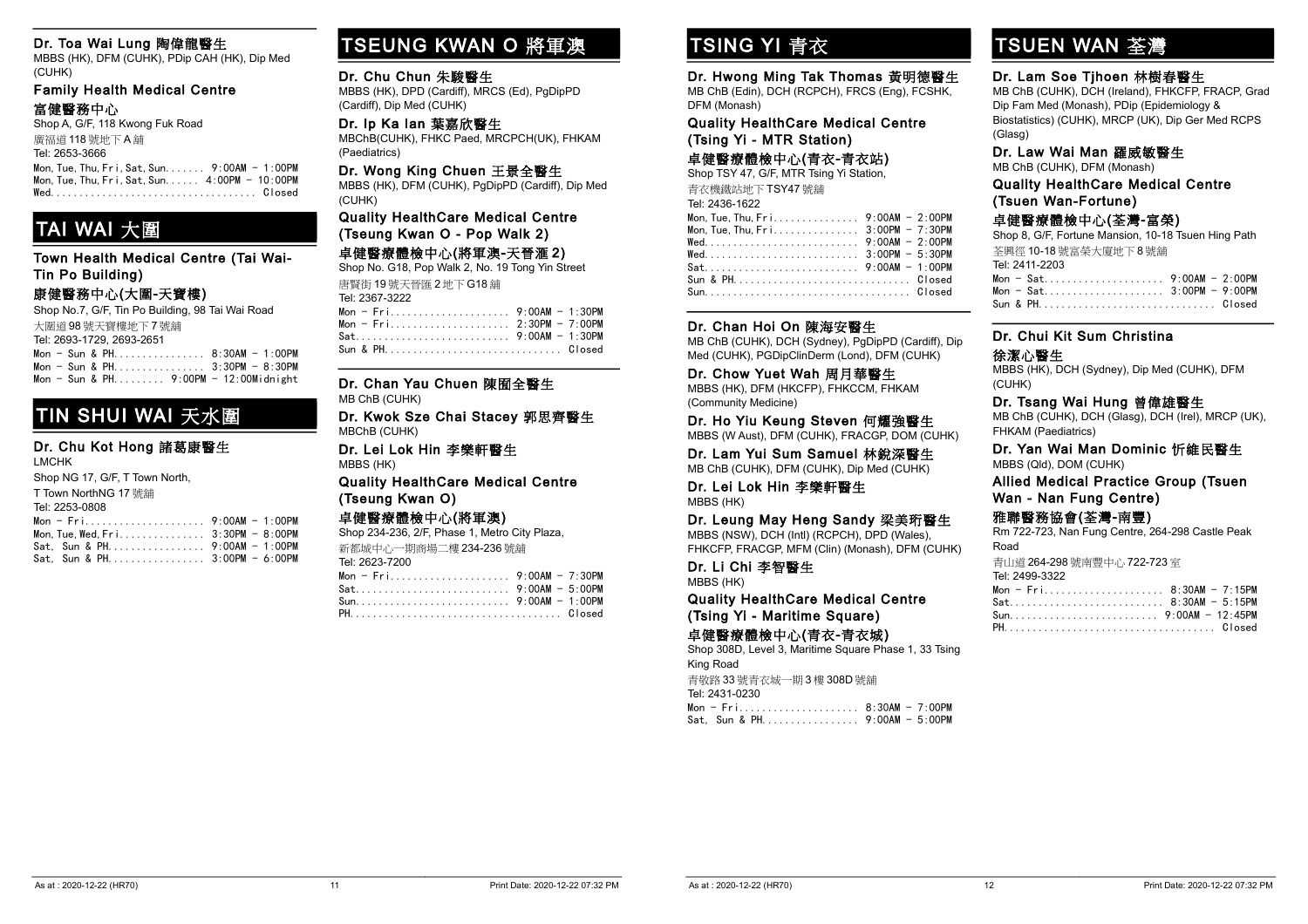#### Dr. Tsang Wai Hung 曾偉雄醫生

MB ChB (CUHK), DCH (Glasg), DCH (Irel), MRCP (UK), FHKAM (Paediatrics)

Allied Medical Practice Group (Tsuen Wan - Tsuen Wan Centre New Shopping Arcade)

#### 雅聯醫務協會(荃灣-荃灣中心)

Shop 18C, Ground Floor, Tsuen Wan Ctr New Shopping Arcade, Tsuen King Circuit

荃景圍荃灣中心新商場地下 18C 號舖

#### Tel: 2499-3300 Mon,Wed,Thu,Fri............ 9:00AM - 12:00NOON Mon,Wed,Thu,Fri............... 5:30PM - 8:00PM

Tue,Sun,PH................... 9:00AM - 11:00AM Sat........................ 9:00AM - 12:00NOON

### TUEN MUN 中門

Dr. Wong Chrisity Wai Yan

#### 王偉欣醫生

MBBS (HK)

Quality HealthCare Medical Centre (Tuen Mun - Parklane Square)

### 卓健醫療體檢中心(屯門-柏麗廣場)

Room 2318, 23/F, South Wing, Tuen Mun Parklane Square, 2 Tuen Hi Road

屯喜路 2 號屯門柏麗廣場 23 樓 2318 室

| Tel: 2994-2468            |                |
|---------------------------|----------------|
| Mon - Fri 8:30AM - 1:30PM |                |
|                           | - ----- - ---- |

| Sun & PHClosed |  |
|----------------|--|

#### Dr. Lau Hing To 劉慶滔醫生

MBBS (HK), DCH (Lond)

Allied Medical Practice Group (Tuen Mun)

#### 雅聯醫務協會(屯門)

Shop 52, G/F, Richland Garden Shopping Arcade, Wu Chui Rd

Sun & PH...................... 9:00AM - 1:00PM

湖翠路啟豐園商場地下 52 號舖 Tel: 2618-7122

| 101. ZV 1071 122 |  |
|------------------|--|
| Mon - Sat 9:00AM |  |
| Mon - Sat 4:00PM |  |

#### Dr. Yum Siu Wing 任紹榮醫生

MB ChB (CUHK), DFM (CUHK), DOM (CUHK)

Premicare Medical Practice 進康醫務中心 Shop 3, Venice Gardens, 12 Leung Tak Street

| 良德街 12號海麗花園地下3號舖 |  |  |
|------------------|--|--|
| Tel: 2462-1199   |  |  |
|                  |  |  |
| $Mon = Fri$      |  |  |

 $7:30PM$ Sun & PH............................... Closed

### YUEN LONG 元朗

Dr. Chung Chun Sing 鍾振聲醫生 MB ChB (CUHK)

Dr. Tin Lo 田露醫生 LMCHK, DFM (CUHK), Dip Med (CUHK)

Quality HealthCare Medical Centre (Yuen Long-Lok Sing)

#### 卓健醫療體檢中心(元朗-樂成)

D6, G/F, Lok Sing Building, 8-16 Yuen Long Kau Yuk Road

教育路 8-16 號樂成大廈地下 D6

| Mon. Tue. Wed. Thu. Sat 3:00PM $-9:00$ PM |  |
|-------------------------------------------|--|
|                                           |  |
|                                           |  |
|                                           |  |

#### Dr. Chung Chun Sing 鍾振聲醫生 MB ChB (CUHK)

#### Quality HealthCare Medical Centre (Yuen Long-Yoho)

#### 卓健醫療體檢中心(元朗-形點)

Shop No. A113A, Yoho Mall II, 8 Long Yat Road

朗日路 8 號形點二期 A113A 舖 Tel: 2976-0866

| 101.2010000                   |  |
|-------------------------------|--|
| Mon - Fri 8:30AM - 1:00PM     |  |
| Mon - Fri 2:00PM - 7:00PM     |  |
| Sat. Sun & PH 9:00AM - 1:00PM |  |
| Sat. Sun & PH 2:00PM - 5:00PM |  |
|                               |  |

#### Dr. Wong Yu Man James 王裕民醫生

MBBS (HK), Dip Med (CUHK), MD (Germany) 2A, G/F, Hing Fat Building, 11 Yu King Square 裕景坊 11 號興發樓地舖 2A Tel: 2475-2212 Mon - Sat.................... 10:00AM - 1:30PM Mon - Sat..................... 2:30PM - 5:30PM Mon - Sat..................... 7:00PM - 8:30PM

# -GENERAL PRACTITIONERS

-普通科

# **OUTLYING ISLANDS 離島**

### TUNG CHUNG 東涌

#### Dr. Law Wai Man 羅威敏醫生

MB ChB (CUHK), DFM (Monash)

#### Dr. Siu Hon Pong 蕭漢邦醫生 MBBS (HK), PDip CAH (HK)

Quality HealthCare Medical Centre (Tung Chung)

#### 卓健醫療體檢中心(東涌)

Shop 18, G/F, Tung Chung Crescent, 1 Hing Tung Street 慶東路一號東提灣畔地下 18 號舖 Tel: 2403-6623

| IGI. <del>ZT</del> UJ-UUZJ |                    |  |
|----------------------------|--------------------|--|
| Mon. $Fr$ i                | $9:00$ AM - 7:00PM |  |

 $-1:00PM$  $- 8:00PM$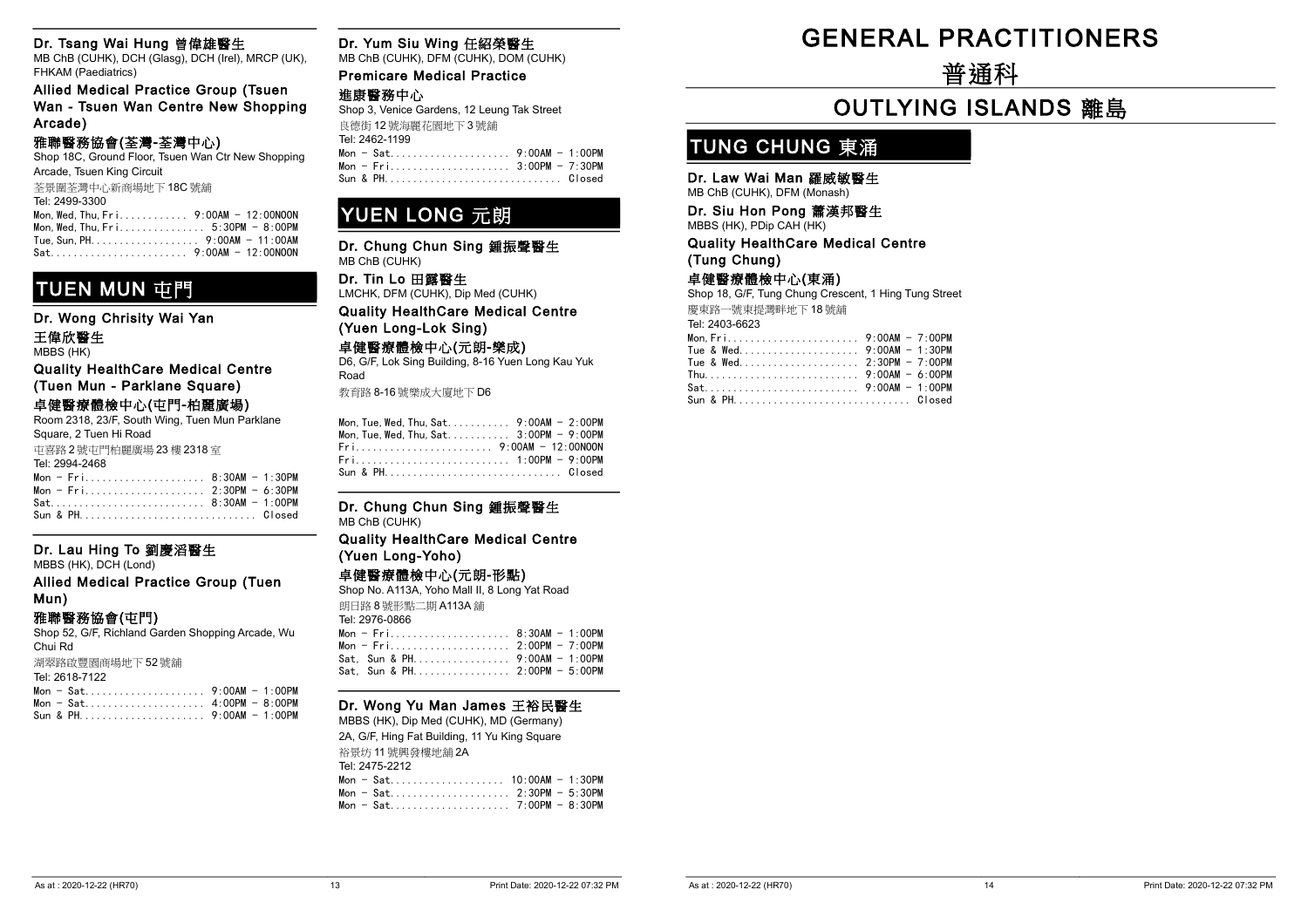# **SPECIALISTS**

-專 科

Appointment booking is recommended for specialist consultation and referral letter may be required as indicated by individual medical scheme. Please check with medical scheme provider for details.

下列專科醫生均需電話預約,並按個別醫療計劃需要出示轉介書, 詳情請向提供醫療計劃機構查詢。

# -HONG KONG S.A.R. 香港特別行政區

### CARDIOLOGY 心臟科

#### Dr. Cheung Ling Ling 張玲玲醫生

MBBS (HK), DCH (London), Dip Med (CUHK), FHKCP, PGDipEcho (Melb), MRCP (UK), FRCP (Edin), DPD (Wales), Dip Ger Med RCPS (Glasg), FHKAM (Medicine)

Quality HealthCare Medical Centre (Central)

#### 卓健醫療體檢中心(中環)

Rm 501, Prince's Building, 10 Chater Road, Central 中環遮打道 10 號太子大廈 501 室 Tel: 2523-8166

#### Dr. Kong Chi Ming 江志明醫生

MBBS (HK), FHKCP, MRCP (UK), FRCP (Glasg), FHKAM (Medicine)

#### Quality HealthCare Medical Centre (Central)

卓健醫療體檢中心(中環)

Rm 501, Prince's Building, 10 Chater Road, Central 中環遮打道 10 號太子大廈 501 室 Tel: 2523-8166

#### Quality HealthCare Medical Centre (Wan Chai)

#### 卓健醫療體檢中心(灣仔)

1/F, C.L.I. Building, 313-317B Hennessy Road, Wanchai 灣仔軒尼詩道 313-317B 號中國人壽大廈 1 樓 Tel: 2972-5300

#### Drs. Anderson & Partners 晏打臣醫生醫務所

14/F, Entertainment Building, 30 Queen's Road Central, **Central** 中環皇后大道中 30 號娛樂行 14 樓 Tel: 2608-9700

Dr. Tam Kin Ming 譚劍明醫生

MBBS (HK), FACC, FRCP (Glasg), FRCP (Irel), MRCP (Irel), FHKCP, FHKAM (Medicine)

#### Quality HealthCare Medical Centre (Central)

卓健醫療體檢中心(中環)

Rm 501, Prince's Building, 10 Chater Road, Central 中環遮打道 10 號太子大廈 501 室 Tel: 2523-8166

#### Quality HealthCare Specialty Centre (Mongkok)

### 卓健專科中心(旺角)

4/F, Office Tower Two, Grand Plaza, 625 Nathan Road, Mongkok 旺角彌敦道 625 號雅蘭中心辦公樓二期 4 樓

#### Dr. Wong Hung Chung Philip

#### 王烘忠醫生

Tel: 2337-6033

MBBS (HK), FACC, FHKCP, FRCP (Edin), FRCP (Edin), FRCP (Glasg), FRCP (Glasg), FRCP (Lond), MRCP (UK), FHKAM (Medicine)

#### Quality HealthCare Medical Centre (Central)

#### 卓健醫療體檢中心(中環)

Rm 501, Prince's Building, 10 Chater Road, Central 中環遮打道 10 號太子大廈 501 室 Tel: 2523-8166

#### Dr. Yiu Siu Fung Francis 姚少峰醫生

MBBS (HK), FHKCP, FRCP (Glasg), MRCP (UK), FRCP (Edin), FHKAM (Medicine)

Quality HealthCare Medical Centre (Tsim Sha Tsui)

#### 卓健醫療體檢中心(尖沙咀) 6/F, Hong Kong Pacific Centre, 28 Hankow Road, Tsim Sha Tsui

尖沙咀漢口道 28 號亞太中心 6 樓 Tel: 2367-3011

#### Dr. Chan Kit 陳杰醫生

MBBS (HK), FACC, FRCP (Edin), MRCP(UK), FHKCP, FHKAM (Medicine)

Quality HealthCare Medical Centre (Tseung Kwan O)

#### 卓健醫療體檢中心(將軍澳)

Shop 234-236, 2/F, Phase 1, Metro City Plaza, Tseung Kwan O 將軍澳新都城中心一期商場二樓 234-236 號舖 Tel: 2623-7200

#### Dr. Wong Bun Hung 黃斌雄醫生

MBBS (HK), DABIM, FACC, DABIM (Interventional Cardi), FHKAM

#### Quality HealthCare Medical Centre (Admiralty)

### 卓健醫療體檢中心(金鐘)

Unit 1605-09, 16/F, Tower 1, Admiralty Centre, 18 Harcourt Road, Admiralty 金鐘夏慤道 18 號海富中心一期 16 樓 1605-09 室 Tel: 2529-8668, 2529-8667

### CLINICAL ONCOLOGY 臨床腫瘤科

Dr. Poon Che Mun Patricia 潘智文醫生 MBBS (Adelaide), FHKCR, FRCR, FHKAM (Radiology)

Quality HealthCare Medical Centre (Central - Crawford House)

#### 卓健醫療體檢中心(中環-卡佛大廈)

Rm 706-709,710A-710B, 7/F, Crawford House, 70 Queen's Road Central, Central 中環皇后大道中 70 號卡佛大廈 7 樓 706-709, 710A-710B 室 Tel: 2525-9800, 2645-0768

#### Dr. Chiu Kwok Wing Samuel 招國榮醫生

MBBS, FHKCR, FRCR, FHKAM (Radiology)

Quality HealthCare Medical Centre (Central - Crawford House)

卓健醫療體檢中心(中環-卡佛大廈) Rm 706-709,710A-710B, 7/F, Crawford House, 70 Queen's Road Central, Central 中環皇后大道中 70 號卡佛大廈 7 樓 706-709, 710A-710B 室

Tel: 2525-9800, 2645-0768

### Quality HealthCare Specialty Centre (Tsim Sha Tsui)

卓健專科中心(尖沙咀) 6/F, Hong Kong Pacific Centre, 28 Hankow Road, Tsim Sha Tsui 尖沙咀漢口道 28 號亞太中心 6 樓 Tel: 2723-1183

### DERMATOLOGY 皮膚科

#### Dr. Lee Yip Chee Kevin 李業慈醫生

MBBS (HK), DPD (Wales), Dip Derm (Glasg), Grad Dip Fam Med (Monash), MRCP (UK), MSc (Clinical Derm) (Lond), Certification by the Academy

Quality HealthCare Medical Centre (Admiralty)

#### 卓健醫療體檢中心(金鐘)

Unit 1605-09, 16/F, Tower 1, Admiralty Centre, 18 Harcourt Road, Admiralty

金鐘夏慤道 18 號海富中心一期 16 樓 1605-09 室 Tel: 2529-8668, 2529-8667

### Quality HealthCare Specialty Centre (Mongkok)

卓健專科中心(旺角)

4/F, Office Tower Two, Grand Plaza, 625 Nathan Road, Mongkok

旺角彌敦道 625 號雅蘭中心辦公樓二期 4 樓 Tel: 2337-6033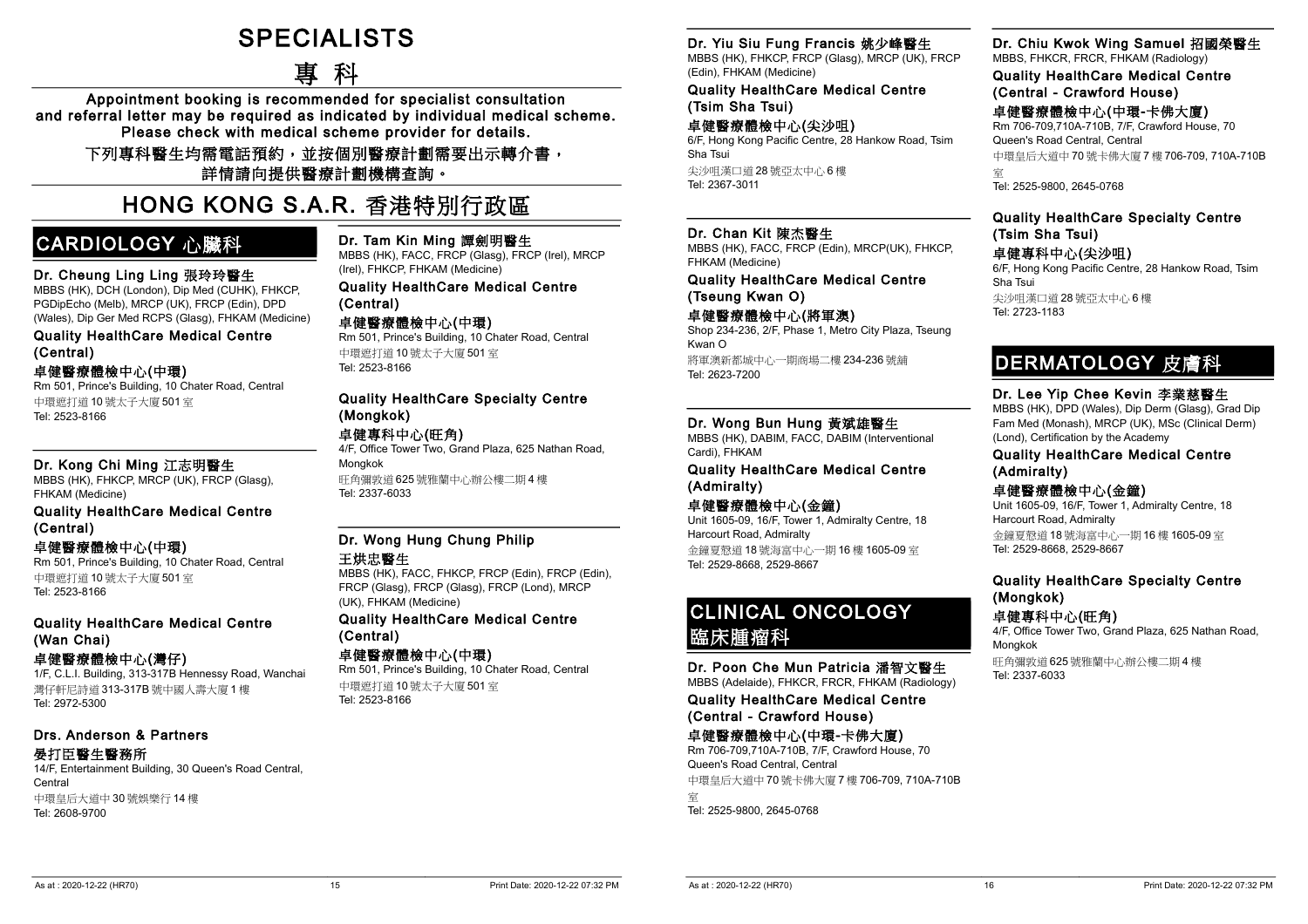#### Dr. Mak Kam Har Katie 麥錦霞醫生

MB ChB (CUHK), FHKCP, MRCP (UK), FHKAM (Medicine)

Quality HealthCare Medical Centre (Quarry Bay)

#### 卓健醫療體檢中心(鰂魚涌)

Suite 304, Oxford House, Taikoo Place, 979 King's Road, Quarry Bay 鰂魚涌英皇道 979 號太古坊濠豐大廈 304 室 Tel: 2560-2177

#### Dr. Fung Ho Chuen Alec 馮浩泉醫生

MB ChB (Manc), Dip Derm (Lond), Dip Ven (Lpool), FHKCP, FHKAM (Medicine)

#### Quality HealthCare Medical Centre (Wan Chai)

#### 卓健醫療體檢中心(灣仔)

1/F, C.L.I. Building, 313-317B Hennessy Road, Wanchai 灣仔軒尼詩道 313-317B 號中國人壽大廈 1 樓 Tel: 2972-5300

#### Dr. Leung Wai Hung 梁衞紅醫生

MBBS (HK), FFPH (UK), MPH (HK), PDip (Epidemiology & Biostatistics) (CUHK), PGDipClinDerm(LONDON), MRCP (UK), FHKCP, FHKAM (Community Medicine), FHKAM (Medicine)

#### Quality HealthCare Medical Centre (Kwun Tong)

#### 卓健醫療體檢中心(觀塘)

Unit 2502-03A, 25/F, BEA Tower, Millennium City 5, 418 Kwun Tong Road, Kwun Tong 觀塘觀塘道 418 號創紀之城五期東亞銀行中心 25 樓 2502- 03A 室 Tel: 2772-6628

#### Quality HealthCare Medical Centre (Tseung Kwan O)

#### 卓健醫療體檢中心(將軍澳)

Shop 234-236, 2/F, Phase 1, Metro City Plaza, Tseung Kwan O 將軍澳新都城中心一期商場二樓 234-236 號舖 Tel: 2623-7200

#### Dr. Lo Kuen Kong 盧乾剛醫生

MBBS (HK), Dip Derm (Lond), FHKCP, FRCP (Edin & Glasg), MRCP (UK), FHKAM (Medicine)

#### Quality HealthCare Specialty Centre (Mongkok)

#### 卓健專科中心(旺角) 4/F, Office Tower Two, Grand Plaza, 625 Nathan Road,

Mongkok 旺角彌敦道 625 號雅蘭中心辦公樓二期 4 樓 Tel: 2337-6033

#### Dr. Chan Loi Yuen 陳來源醫生

MBBS (HK), Dip Derm (Lond), MRCP (Irel), FHKCP, FHKAM (Medicine)

#### Quality HealthCare Specialty Centre (Shatin)

### 卓健專科中心(沙田)

Room 1005-6, New Town Tower, 10-18 Pak Hok Ting Street, Shatin 沙田白鶴汀街 10-18 號新城市商業大廈 10 樓 1005-6 室 Tel: 2699-1830

#### Dr. Au Wai Ming Angelina 區慧明醫生

MBBS (HK), Dip Derm (Glasgow), FHKCP, MRCP (UK), FHKAM (Medicine)

#### Quality HealthCare Specialty Centre (Tsim Sha Tsui)

卓健專科中心(尖沙咀)

6/F, Hong Kong Pacific Centre, 28 Hankow Road, Tsim Sha Tsui

尖沙咀漢口道 28 號亞太中心 6 樓 Tel: 2723-1183

#### Dr. Chan Shu Yu 陳樹餘醫生

MBBS (HK), Dip Derm Sc (Wales), FRCP (Irel), MRCP (Irel), FHKCP, FHKAM (Medicine) Rm 722-723, Nan Fung Centre, 264-298 Castle Peak Road, Tsuen Wan 荃灣青山道 264-298 號南豐中心 722-723 室 Tel: 2499-3322

### DERMATOLOGY & VENEREOLOGY 皮膚及性病科

#### Dr. Wong Lai Ping 王麗萍醫生

MB ChB (CUHK), DCH (Sydney), MRCP (UK), FHKAM (Medicine)

Quality HealthCare Medical Centre (Central - Crawford House)

#### 卓健醫療體檢中心(中環-卡佛大廈) Rm 706-709,710A-710B, 7/F, Crawford House, 70

Queen's Road Central, Central 中環皇后大道中 70 號卡佛大廈 7 樓 706-709, 710A-710B 室

Tel: 2525-9800, 2645-0768

#### Quality HealthCare Specialty Centre (Mongkok)

卓健專科中心(旺角)

4/F, Office Tower Two, Grand Plaza, 625 Nathan Road, Mongkok 旺角彌敦道 625 號雅蘭中心辦公樓二期 4 樓 Tel: 2337-6033

### ENDOCRINOLOGY, DIABETES & METABOLISM 內分泌及糖尿科

#### Dr. Chan Chi Pun 陳智彬醫生

MB ChB (CUHK), FHKCP, M Med Sc (HK), MRCP (UK), FRCP (Edin), FHKAM (Medicine)

#### Quality HealthCare Medical Centre (Quarry Bay)

卓健醫療體檢中心(鰂魚涌) Suite 304, Oxford House, Taikoo Place, 979 King's Road,

Quarry Bay 鰂魚涌英皇道 979 號太古坊濠豐大廈 304 室 Tel: 2560-2177

### Quality HealthCare Medical Centre (Wan Chai)

### 卓健醫療體檢中心(灣仔)

1/F, C.L.I. Building, 313-317B Hennessy Road, Wanchai 灣仔軒尼詩道 313-317B 號中國人壽大廈 1 樓 Tel: 2972-5300

#### Dr. Lee Yee Ace 利一醫生

MBBS (HK), FHKCP, MRCP (UK), FHKAM (Medicine)

Quality HealthCare Medical Centre (Central)

#### 卓健醫療體檢中心(中環)

Rm 501, Prince's Building, 10 Chater Road, Central 中環遮打道 10 號太子大廈 501 室 Tel: 2523-8166

#### Quality HealthCare Specialty Centre (Tsim Sha Tsui)

#### 卓健專科中心(尖沙咀)

6/F, Hong Kong Pacific Centre, 28 Hankow Road, Tsim Sha Tsui 尖沙咀漢口道 28 號亞太中心 6 樓 Tel: 2723-1183

GASTROENTEROLOGY & **HEPATOLOGY** 腸胃及肝臟科

#### Dr. Chan Chun Wing 陳俊嶸醫生

MB ChB (CUHK), FHKCP, MRCP (UK), MScSEM (Bath), FRCP (Glasg), FHKAM (Medicine)

Quality HealthCare Medical Centre (Admiralty)

#### 卓健醫療體檢中心(金鐘)

Unit 1605-09, 16/F, Tower 1, Admiralty Centre, 18 Harcourt Road, Admiralty 金鐘夏慤道 18 號海富中心一期 16 樓 1605-09 室 Tel: 2529-8668, 2529-8667

#### Drs. Anderson & Partners 晏打臣醫生醫務所

14/F, Entertainment Building, 30 Queen's Road Central, Central

中環皇后大道中 30 號娛樂行 14 樓 Tel: 2608-9700

#### Dr. Lai Kam Chuen 黎錦泉醫生

MBBS (HK), FHKCP, MD (HK), MRCP (UK), FRACP, FHKAM (Medicine)

#### Quality HealthCare Medical Centre (Central)

卓健醫療體檢中心(中環) Rm 501, Prince's Building, 10 Chater Road, Central 中環遮打道 10 號太子大廈 501 室 Tel: 2523-8166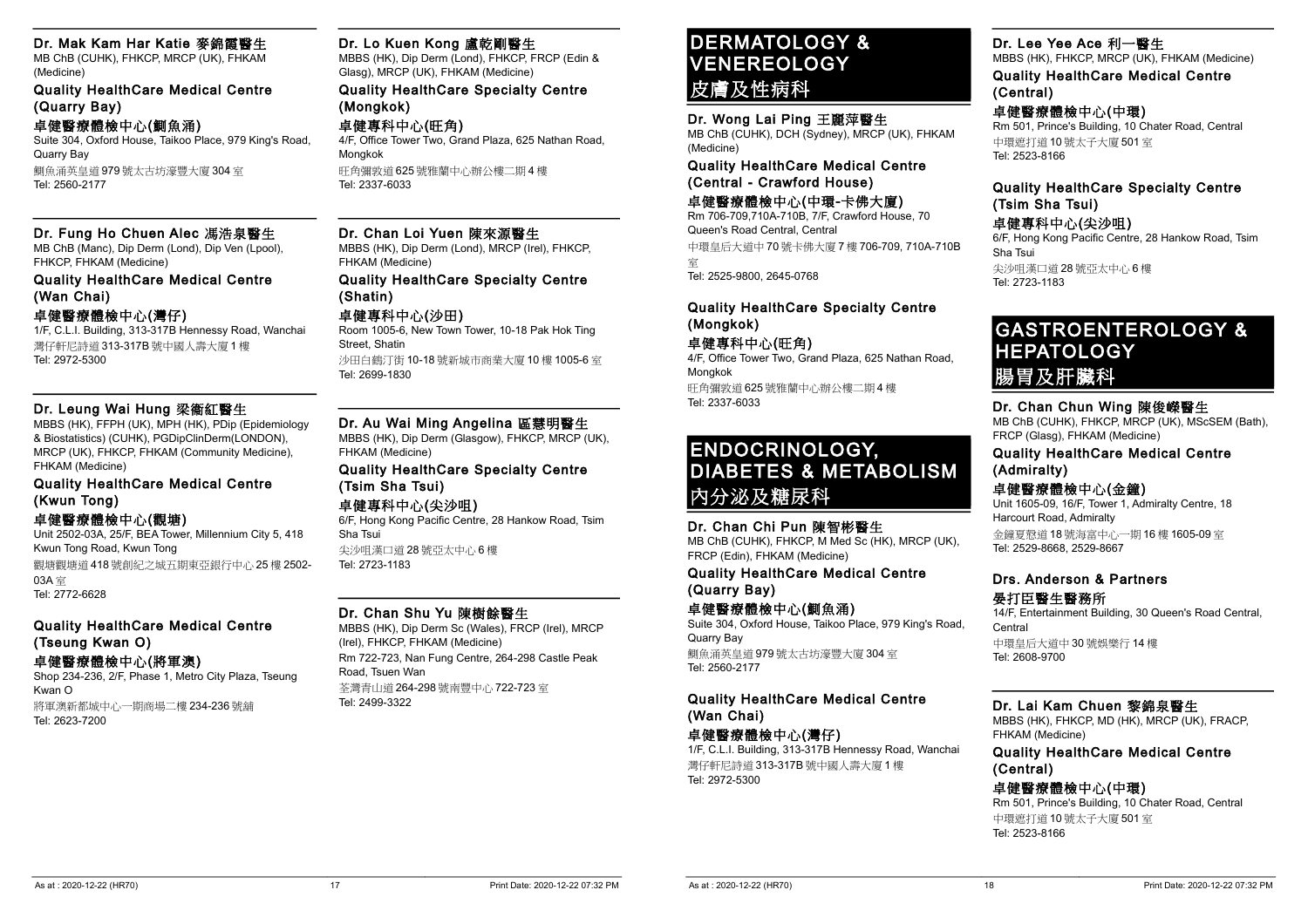#### Dr. Ng Tsz Lam Lindy 吳芷琳醫生

MBBS (HK), FRCP (Edin), MHKCP, MRCP (UK), FHKAM (Medicine)

Quality HealthCare Medical Centre (Quarry Bay)

#### 卓健醫療體檢中心(鰂魚涌)

Suite 304, Oxford House, Taikoo Place, 979 King's Road, Quarry Bay 鰂魚涌英皇道 979 號太古坊濠豐大廈 304 室

Tel: 2560-2177

#### Quality HealthCare Specialty Centre (Mongkok)

#### 卓健專科中心(旺角)

4/F, Office Tower Two, Grand Plaza, 625 Nathan Road, Mongkok 旺角彌敦道 625 號雅蘭中心辦公樓二期 4 樓

Tel: 2337-6033

#### Quality HealthCare Medical Centre (Tsing Yi - Maritime Square)

卓健醫療體檢中心(青衣-青衣城) Shop 308D, Level 3, Maritime Square Phase 1, 33 Tsing King Road, Tsing Yi 青衣青敬路 33 號青衣城一期 3 樓 308D 號舖

Tel: 2431-0230

#### Drs. Anderson & Partners 晏打臣醫生醫務所

14/F, Entertainment Building, 30 Queen's Road Central, **Central** 中環皇后大道中 30 號娛樂行 14 樓 Tel: 2608-9700

#### Dr. Kwan Wai Keung 關煒強醫生

MBBS (HK), FHKCP (HK), FRCP (Glasg), MRCP (UK), FRCP (Edin), FHKAM (Medicine)

#### Quality HealthCare Specialty Centre (Mongkok)

卓健專科中心(旺角) 4/F, Office Tower Two, Grand Plaza, 625 Nathan Road, Mongkok 旺角彌敦道 625 號雅蘭中心辦公樓二期 4 樓 Tel: 2337-6033

#### Quality HealthCare Specialty Centre (Tsim Sha Tsui)

卓健專科中心(尖沙咀)

6/F, Hong Kong Pacific Centre, 28 Hankow Road, Tsim Sha Tsui 尖沙咀漢口道 28 號亞太中心 6 樓

Tel: 2723-1183

#### Drs. Anderson & Partners

#### 晏打臣醫生醫務所

14/F, Entertainment Building, 30 Queen's Road Central, **Central** 中環皇后大道中 30 號娛樂行 14 樓 Tel: 2608-9700

#### Dr. Hui Chee Kin 許志堅醫生

MBBS (HK), FHKCP, MD (HK), MRCP (UK), FHKAM (Medicine)

#### Quality HealthCare Specialty Centre (Tsim Sha Tsui)

#### 卓健專科中心(尖沙咀)

6/F, Hong Kong Pacific Centre, 28 Hankow Road, Tsim Sha Tsui

尖沙咀漢口道 28 號亞太中心 6 樓 Tel: 2723-1183

## GENERAL SURGERY 外科

#### Dr. Chang Shyh Jye 張世傑醫生

MBBS (HK), FCSHK, FRCSEd (Gen), FHKAM (Surgery) Quality HealthCare Medical Centre (Admiralty)

#### 卓健醫療體檢中心(金鐘)

Unit 1605-09, 16/F, Tower 1, Admiralty Centre, 18 Harcourt Road, Admiralty 金鐘夏慤道 18 號海富中心一期 16 樓 1605-09 室 Tel: 2529-8668, 2529-8667

#### Quality HealthCare Medical Centre (Quarry Bay)

卓健醫療體檢中心(鰂魚涌)

Suite 304, Oxford House, Taikoo Place, 979 King's Road, Quarry Bay 鰂魚涌英皇道 979 號太古坊濠豐大廈 304 室 Tel: 2560-2177

#### Quality HealthCare Specialty Centre (Mongkok)

#### 卓健專科中心(旺角)

4/F, Office Tower Two, Grand Plaza, 625 Nathan Road, Mongkok 旺角彌敦道 625 號雅蘭中心辦公樓二期 4 樓 Tel: 2337-6033

#### Dr. Poon On Shing Alphonse 潘安盛醫生

MBBS (HK), FRACS, FHKAM (Surgery) Quality HealthCare Medical Centre (Central - Crawford House)

#### 卓健醫療體檢中心(中環-卡佛大廈)

Rm 706-709,710A-710B, 7/F, Crawford House, 70 Queen's Road Central, Central

中環皇后大道中 70 號卡佛大廈 7 樓 706-709, 710A-710B

室 Tel: 2525-9800, 2645-0768

#### Dr. Lau Hung 劉雄醫生

MBBS (HK), FCSHK, MS (HK), MD (HK), M Med (Surgery) (Singapore), FRCSEd (Gen), FRCSEd (Gen), FRACS, FHKAM (Surgery)

#### Quality HealthCare Medical Centre (Central)

#### 卓健醫療體檢中心(中環)

Rm 501, Prince's Building, 10 Chater Road, Central 中環遮打道 10 號太子大廈 501 室 Tel: 2523-8166

#### Dr. Sun Yu Wen 孫育文醫生 MBBS (NSW), FHKAM (Surgery)

Quality HealthCare Medical Centre (Central)

#### 卓健醫療體檢中心(中環)

Rm 501, Prince's Building, 10 Chater Road, Central 中環遮打道 10 號太子大廈 501 室 Tel: 2523-8166

#### Quality HealthCare Medical Centre (Wan Chai)

#### 卓健醫療體檢中心(灣仔)

1/F, C.L.I. Building, 313-317B Hennessy Road, Wanchai 灣仔軒尼詩道 313-317B 號中國人壽大廈 1 樓 Tel: 2972-5300

#### Drs. Anderson & Partners 晏打臣醫生醫務所

14/F, Entertainment Building, 30 Queen's Road Central, **Central** 中環皇后大道中 30 號娛樂行 14 樓 Tel: 2608-9700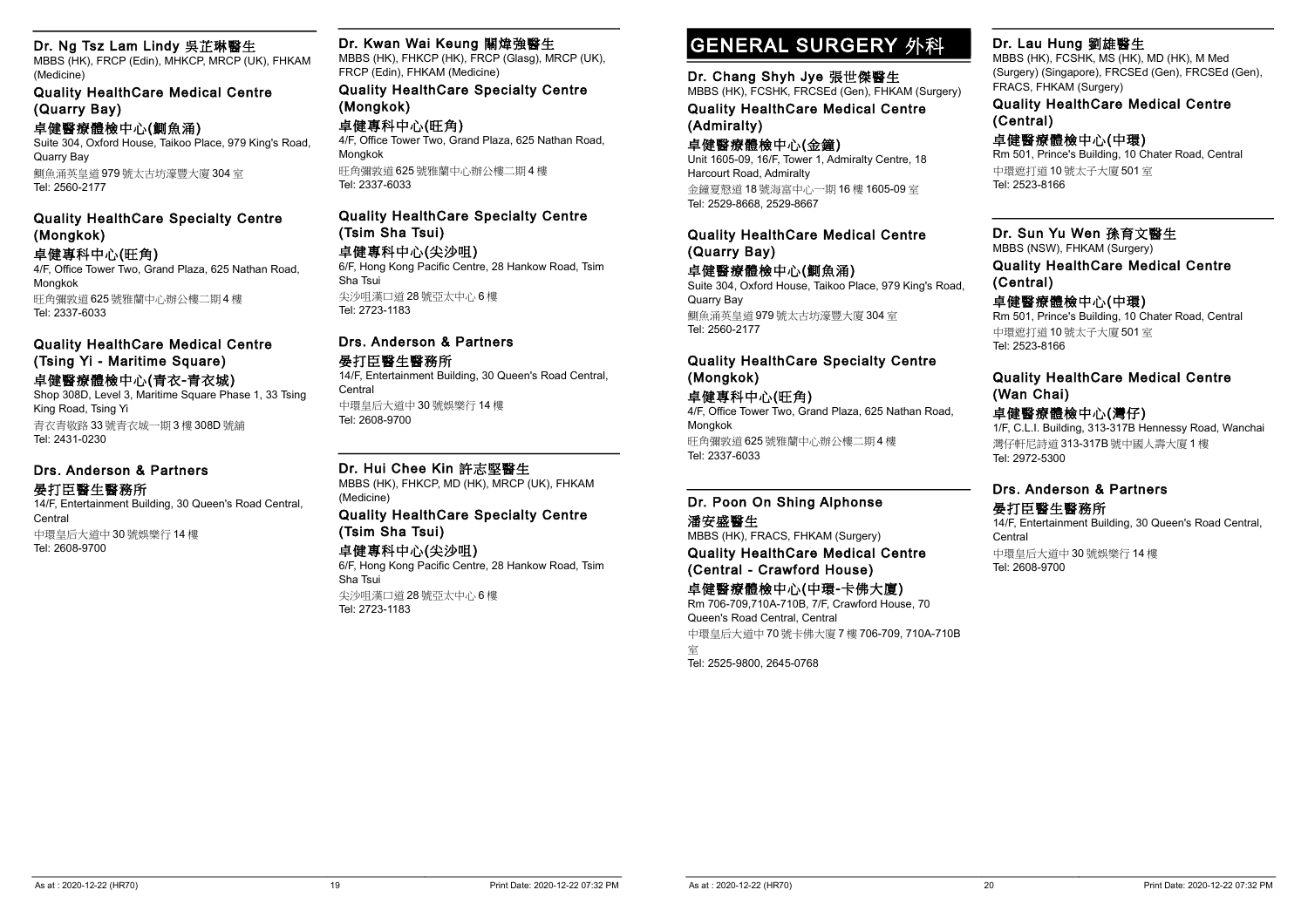#### Dr. Lo Wai Yin 盧慧妍醫生

MBBS (HK), FCSHK, FRCSEd (General Surgery), MRCS (Ed), FHKAM (Surgery)

Quality HealthCare Medical Centre (Quarry Bay)

#### 卓健醫療體檢中心(鰂魚涌)

Suite 304, Oxford House, Taikoo Place, 979 King's Road, Quarry Bay 鰂魚涌英皇道 979 號太古坊濠豐大廈 304 室 Tel: 2560-2177

Quality HealthCare Medical Centre (Kowloon Bay - Telford)

#### 卓健醫療體檢中心(九龍灣-德褔) G/F, Block I, Telford Gardens, Kowloon Bay

九龍灣德褔花園 I 座地下 Tel: 2750-0782

#### Dr. Ng Tsz Ki 伍梓奇醫生

MBBS (HK), FCSHK, FRCSEd (Gen), FRCSEd (Gen), FHKAM (Surgery)

Quality HealthCare Medical Centre (Kowloon Bay - Telford)

#### 卓健醫療體檢中心(九龍灣-德褔)

G/F, Block I, Telford Gardens, Kowloon Bay 九龍灣德褔花園 I 座地下 Tel: 2750-0782

#### Quality HealthCare Specialty Centre (Tsim Sha Tsui)

卓健專科中心(尖沙咀) 6/F, Hong Kong Pacific Centre, 28 Hankow Road, Tsim Sha Tsui 尖沙咀漢口道 28 號亞太中心 6 樓 Tel: 2723-1183

#### Quality HealthCare Specialty Centre (Shatin)

#### 卓健專科中心(沙田)

Room 1005-6, New Town Tower, 10-18 Pak Hok Ting Street, Shatin 沙田白鶴汀街 10-18 號新城市商業大廈 10 樓 1005-6 室 Tel: 2699-1830

#### Dr. Leung Chi Hang Bertrand 梁知行醫生

MBBS (Lond), FCSHK, FRCSEd (General Surgery), FHKAM (Orthopaedic Surgery) Quality HealthCare Specialty Centre (Tsim Sha Tsui)

卓健專科中心(尖沙咀) 6/F, Hong Kong Pacific Centre, 28 Hankow Road, Tsim Sha Tsui 尖沙咀漢口道 28 號亞太中心 6 樓

Tel: 2723-1183

#### Dr. Sin Chung Yau 單宗佑醫生

MBBS (HK), FCSHK, FRCSEd (Gen), FHKAM (Surgery) Quality HealthCare Specialty Centre (Shatin)

#### 卓健專科中心(沙田)

Room 1005-6, New Town Tower, 10-18 Pak Hok Ting Street, Shatin 沙田白鶴汀街 10-18 號新城市商業大廈 10 樓 1005-6 室 Tel: 2699-1830

Rm 721, Nan Fung Centre, 264-298 Castle Peak Road, Tsuen Wan 荃灣青山道 264-298 號南豐中心 721 室 Tel: 2499-2212

Dr. Ho Wai Tak David 何惠德醫生 MBBS (Syd), FACS, FRACS, FCSHK, FHKAM (Surgery) Quality HealthCare Medical Centre (Tseung Kwan O)

#### 卓健醫療體檢中心(將軍澳)

Shop 234-236, 2/F, Phase 1, Metro City Plaza, Tseung Kwan O

將軍澳新都城中心一期商場二樓 234-236 號舖 Tel: 2623-7200

#### Dr. Meng Chia Shing William 蒙家興醫生

MB ChB (CUHK), FCSHK, FRCSEd (Gen), FHKAM (Surgery)

Quality HealthCare Medical Centre (Tsing Yi - Maritime Square)

#### 卓健醫療體檢中心(青衣-青衣城)

Shop 308D, Level 3, Maritime Square Phase 1, 33 Tsing King Road, Tsing Yi 青衣青敬路 33 號青衣城一期 3 樓 308D 號舖 Tel: 2431-0230

#### Drs. Anderson & Partners 晏打臣醫生醫務所

14/F, Entertainment Building, 30 Queen's Road Central, Central 中環皇后大道中 30 號娛樂行 14 樓 Tel: 2608-9700

### GYNAECOLOGY 婦科

Dr. Lau Yee Lam Eileen 劉以琳醫生 MB ChB (Liverpool), FRCOG, FHKAM (Obstetrics and Gynaecology)

Quality HealthCare Medical Centre (Central)

卓健醫療體檢中心(中環) Rm 501, Prince's Building, 10 Chater Road, Central 中環遮打道 10 號太子大廈 501 室 Tel: 2523-8166

#### Quality HealthCare Specialty Centre (Mongkok)

卓健專科中心(旺角) 4/F, Office Tower Two, Grand Plaza, 625 Nathan Road, **Mongkok** 旺角彌敦道 625 號雅蘭中心辦公樓二期 4 樓 Tel: 2337-6033

### Dr. Rogers Michael Scott 羅傑士醫生

MB ChB (Birm), FHKCOG, MD (CUHK), MRCOG, RCPS (Glasg), FRCOG, FRCSEd (Gen), FHKAM (Obstetrics and Gynaecology)

Quality HealthCare Medical Centre (Central)

#### 卓健醫療體檢中心(中環)

Rm 501, Prince's Building, 10 Chater Road, Central 中環遮打道 10 號太子大廈 501 室 Tel: 2523-8166

## MEDICAL ONCOLOGY 腫瘤內科

Dr. Wong Tze Ming Herman 黃梓明醫生 MBBS (Syd), Adv Int Med, FRCP (Glasg), MRCP (UK), FHKCP, FHKAM (Medicine)

Quality HealthCare Medical Centre (Central - Crawford House) 卓健醫療體檢中心(中環-卡佛大廈) Rm 706-709,710A-710B, 7/F, Crawford House, 70

Queen's Road Central, Central 中環皇后大道中 70 號卡佛大廈 7 樓 706-709, 710A-710B 室 Tel: 2525-9800, 2645-0768

#### Quality HealthCare Specialty Centre (Tsim Sha Tsui)

卓健專科中心(尖沙咀) 6/F, Hong Kong Pacific Centre, 28 Hankow Road, Tsim Sha Tsui 尖沙咀漢口道 28 號亞太中心 6 樓 Tel: 2723-1183

# NEPHROLOGY 腎科

#### Dr. Lo Hok King Stanley 羅學敬醫生 MB ChB (CUHK), FHKCP (HK), FRCP (Glasg), MRCP

(UK), FRCP (Edin), FHKAM (Medicine)

Quality HealthCare Medical Centre (Admiralty)

#### 卓健醫療體檢中心(金鐘)

Unit 1605-09, 16/F, Tower 1, Admiralty Centre, 18 Harcourt Road, Admiralty

金鐘夏慤道 18 號海富中心一期 16 樓 1605-09 室 Tel: 2529-8668, 2529-8667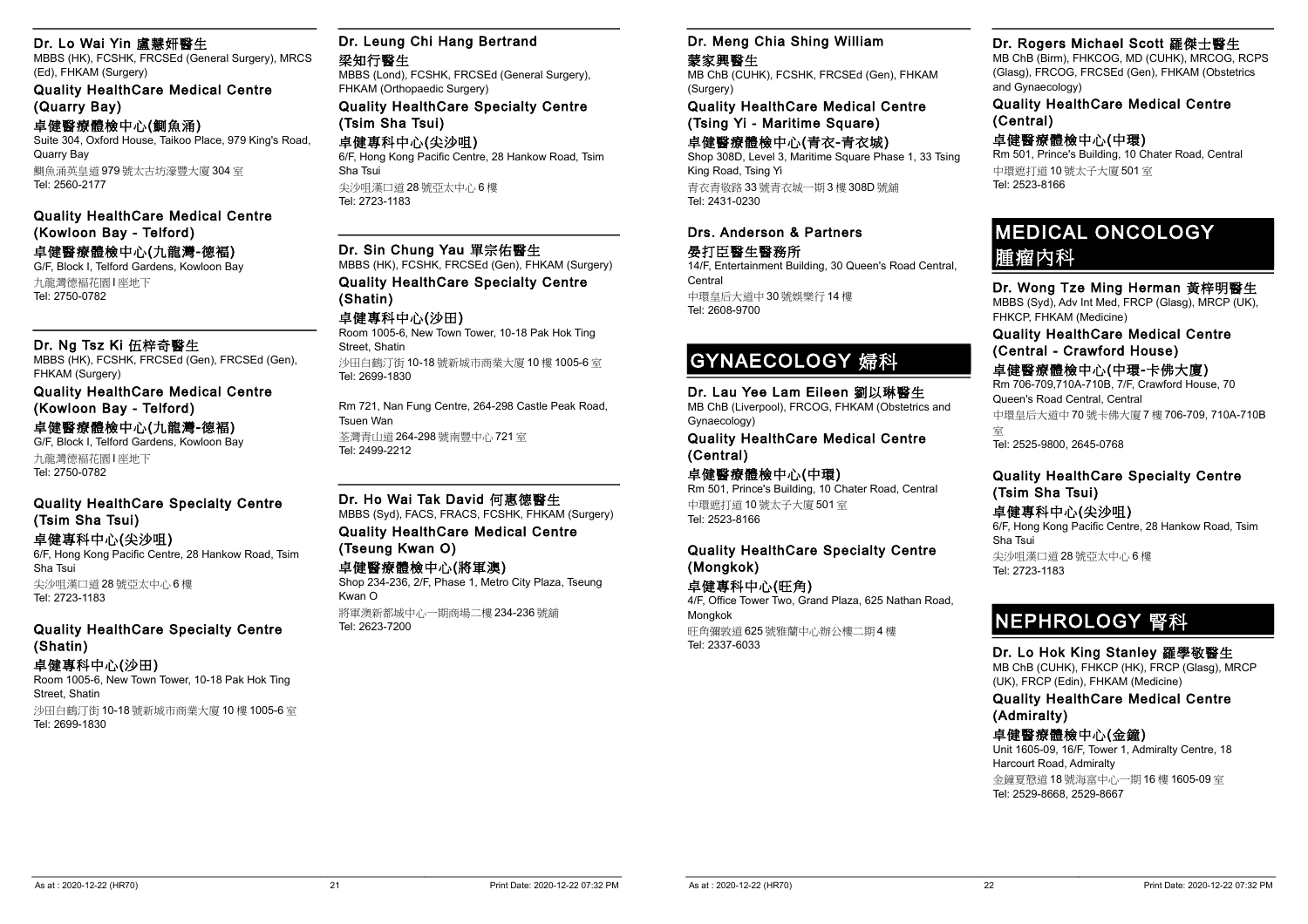# NEUROLOGY 腦神經科

#### Dr. Ko Kwai Fu 高貴護醫生

MBBS (HK), FHKCP, MRCP (UK), MHA (NSW), FRCP (Glasg), FRCP (Lond), FRCP (Edin), FHKAM (Medicine)

Quality HealthCare Specialty Centre (Mongkok)

卓健專科中心(旺角) 4/F, Office Tower Two, Grand Plaza, 625 Nathan Road, Mongkok 旺角彌敦道 625 號雅蘭中心辦公樓二期 4 樓

Tel: 2337-6033

#### Quality HealthCare Specialty Centre (Tsim Sha Tsui) 卓健專科中心(尖沙咀)

6/F, Hong Kong Pacific Centre, 28 Hankow Road, Tsim Sha Tsui 尖沙咀漢口道 28 號亞太中心 6 樓 Tel: 2723-1183

#### Dr. Chan Tsz Pang 陳子彭醫生

MBBS (HK), FHKCP, MSc (EPIDEMIOLOGY and BIOSTATISTICS) (CUHK), MRCP (UK), FHKAM (Medicine)

Quality HealthCare Medical Centre (Central)

#### 卓健醫療體檢中心(中環)

Rm 501, Prince's Building, 10 Chater Road, Central 中環遮打道 10 號太子大廈 501 室 Tel: 2523-8166

### NEUROSURGERY 腦外科

#### Dr. Tan Tze Ching 陳智勤醫生

MBBS (Singapore), FCSHK, FRCS (Edin), FHKAM (Surgery)

Quality HealthCare Medical Centre (Admiralty)

卓健醫療體檢中心(金鐘) Unit 1605-09, 16/F, Tower 1, Admiralty Centre, 18 Harcourt Road, Admiralty 金鐘夏慤道 18 號海富中心一期 16 樓 1605-09 室 Tel: 2529-8668, 2529-8667

#### Quality HealthCare Specialty Centre (Mongkok)

卓健專科中心(旺角)

4/F, Office Tower Two, Grand Plaza, 625 Nathan Road, Mongkok 旺角彌敦道 625 號雅蘭中心辦公樓二期 4 樓 Tel: 2337-6033

#### Dr. Pang Ka Hung Peter 彭家雄醫生

MBBS (HK), FCSHK, FRCS (Edinburgh), FHKAM (Surgery)

#### Quality HealthCare Specialty Centre (Tsim Sha Tsui)

#### 卓健專科中心(尖沙咀)

6/F, Hong Kong Pacific Centre, 28 Hankow Road, Tsim Sha Tsui 尖沙咀漢口道 28 號亞太中心 6 樓 Tel: 2723-1183

### OBSTETRICS & **GYNAECOLOGY** 婦產科

Dr. Lam Man Ho 林文浩醫生 MBBS (HK), FHKCOG, MRCOG, FHKAM (Obstetrics and

Gynaecology) Quality HealthCare Medical Centre

(Admiralty)

卓健醫療體檢中心(金鐘) Unit 1605-09, 16/F, Tower 1, Admiralty Centre, 18 Harcourt Road, Admiralty 金鐘夏慤道 18 號海富中心一期 16 樓 1605-09 室 Tel: 2529-8668, 2529-8667

Quality HealthCare Specialty Centre (Tsim Sha Tsui)

卓健專科中心(尖沙咀) 6/F, Hong Kong Pacific Centre, 28 Hankow Road, Tsim Sha Tsui 尖沙咀漢口道 28 號亞太中心 6 樓 Tel: 2723-1183

#### Quality HealthCare Specialty Centre (Shatin)

#### 卓健專科中心(沙田)

Room 1005-6, New Town Tower, 10-18 Pak Hok Ting Street, Shatin

沙田白鶴汀街 10-18 號新城市商業大廈 10 樓 1005-6 室 Tel: 2699-1830

#### Quality HealthCare Medical Centre (Tseung Kwan O)

卓健醫療體檢中心(將軍澳) Shop 234-236, 2/F, Phase 1, Metro City Plaza, Tseung

Kwan O 將軍澳新都城中心一期商場二樓 234-236 號舖 Tel: 2623-7200

#### Quality HealthCare Medical Centre (Tsing Yi - Maritime Square)

卓健醫療體檢中心(青衣-青衣城)

Shop 308D, Level 3, Maritime Square Phase 1, 33 Tsing King Road, Tsing Yi 青衣青敬路 33 號青衣城一期 3 樓 308D 號舖 Tel: 2431-0230

#### Dr. Chan Ka Po 陳家寶醫生

MBBS (HK), DCH (Irel), FRCOG, FHKAM (Obstetrics and Gynaecology)

Quality HealthCare Medical Centre (Kowloon Bay - Telford)

卓健醫療體檢中心(九龍灣-德褔)

G/F, Block I, Telford Gardens, Kowloon Bay 九龍灣德褔花園 I 座地下 Tel: 2750-0782

#### Dr. Lee Lee 李莉醫生

MBBS (HK), FHKCOG, M Med Sc (HK), MRCOG, FRCOG (UK), FHKAM (Obstetrics and Gynaecology)

#### Quality HealthCare Specialty Centre (Mongkok)

#### 卓健專科中心(旺角)

4/F, Office Tower Two, Grand Plaza, 625 Nathan Road, Mongkok 旺角彌敦道 625 號雅蘭中心辦公樓二期 4 樓 Tel: 2337-6033

#### Dr. Chow Siu Fan Susan 周少芬醫生

MBBS (HK), MRCOG, FHKAM (Obstetrics and Gynaecology) Rm 721, Nan Fung Centre, 264-298 Castle Peak Road, Tsuen Wan 荃灣青山道 264-298 號南豐中心 721 室 Tel: 2499-2212

# OPHTHALMOLOGY 眼科

Dr. Luke Ka Chu Henry 陸家柱醫生 MBBS (Lond), FCOphth (HK), FRCSEd (Gen), FCSHK, FHKAM (Ophthalmology)

Quality HealthCare Medical Centre (Admiralty)

卓健醫療體檢中心(金鐘) Unit 1605-09, 16/F, Tower 1, Admiralty Centre, 18

Harcourt Road, Admiralty

金鐘夏慤道 18 號海富中心一期 16 樓 1605-09 室 Tel: 2529-8668, 2529-8667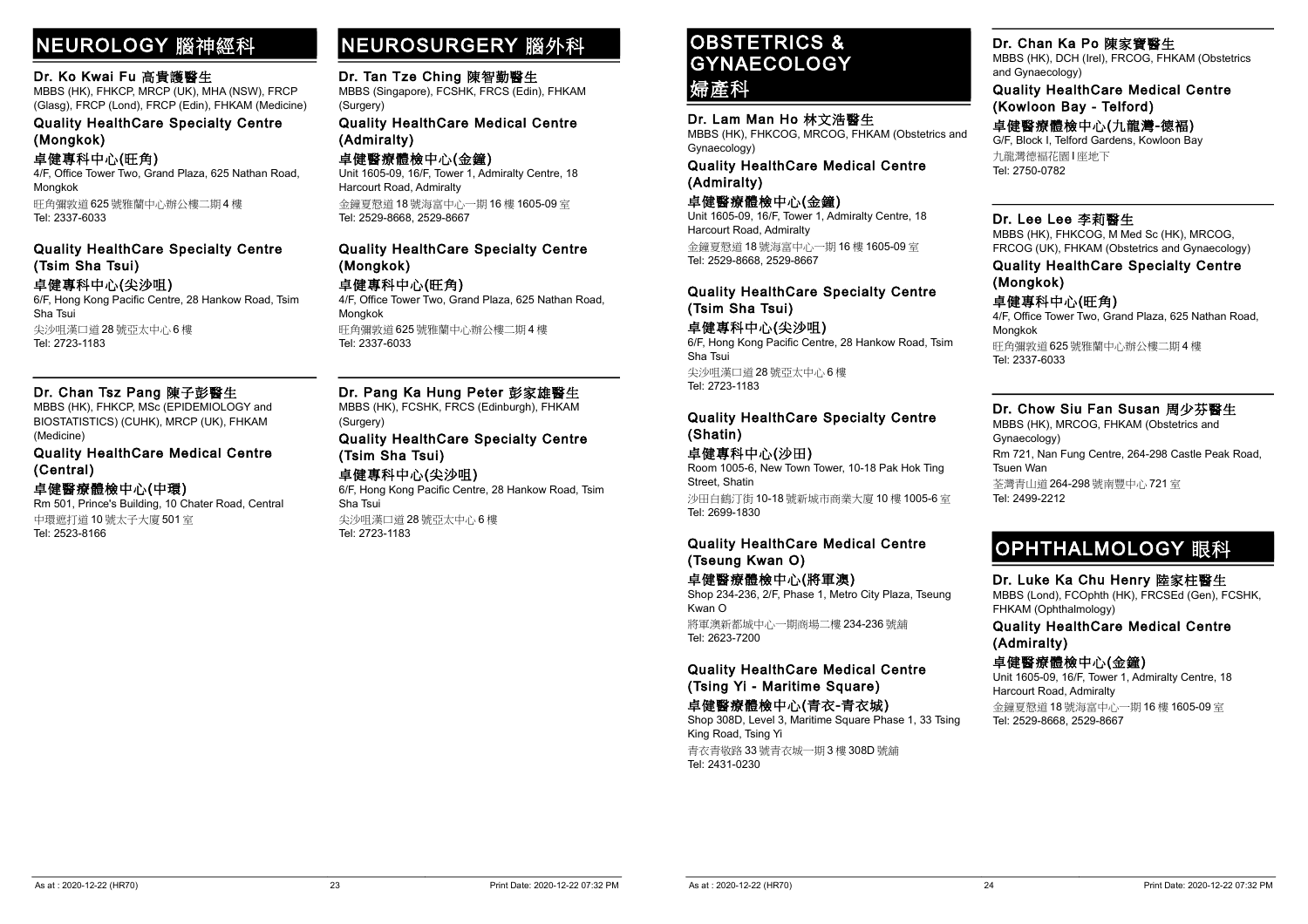#### Dr. Sin Pui Yee 冼佩儀醫生

MBBS (HK), FC Ophthalmology (HK), PgDipPD (Cardiff), FRCSEd (Ophth), FHKAM (Ophthalmology)

Quality HealthCare Medical Centre (Admiralty)

#### 卓健醫療體檢中心(金鐘)

Unit 1605-09, 16/F, Tower 1, Admiralty Centre, 18 Harcourt Road, Admiralty 金鐘夏慤道 18 號海富中心一期 16 樓 1605-09 室 Tel: 2529-8668, 2529-8667

Quality HealthCare Medical Centre

#### (Tsing Yi - Maritime Square) 卓健醫療體檢中心(青衣-青衣城)

Shop 308D, Level 3, Maritime Square Phase 1, 33 Tsing King Road, Tsing Yi 青衣青敬路 33 號青衣城一期 3 樓 308D 號舖 Tel: 2431-0230

#### Dr. Yeung Tak Yee Irene 楊德怡醫生

MBBS (HK), FCOpath (HK), MRCS (Ed), MPH (Syd), FHKAM (Ophthalmology)

#### Quality HealthCare Medical Centre (Admiralty)

卓健醫療體檢中心(金鐘) Unit 1605-09, 16/F, Tower 1, Admiralty Centre, 18 Harcourt Road, Admiralty 金鐘夏慤道 18 號海富中心一期 16 樓 1605-09 室 Tel: 2529-8668, 2529-8667

#### Quality HealthCare Specialty Centre (Mongkok)

#### 卓健專科中心(旺角)

4/F, Office Tower Two, Grand Plaza, 625 Nathan Road, Mongkok 旺角彌敦道 625 號雅蘭中心辦公樓二期 4 樓 Tel: 2337-6033

#### Dr. Brian Yiu and Partners Eye Centre 饒文杰眼科醫務中心

Rm 510, 5/F, HK Pacific Centre, 28 Hankow Road, Tsim Sha Tsui 尖沙咀漢口道 28 號亞太中心 5 樓 510 室 Tel: 2810-0400

#### Drs. Anderson & Partners

#### 晏打臣醫生醫務所

14/F, Entertainment Building, 30 Queen's Road Central, Central 中環皇后大道中 30 號娛樂行 14 樓 Tel: 2608-9700

#### Dr. Yiu Man Kit Brian 饒文杰醫生

MB ChB (CUHK), BMedSc (CUHK), FCOphth (HK), MRCOphth, MRCS (Ed), FRCS (Glasg), DRCOphth, FHKAM (Ophthalmology)

#### Quality HealthCare Medical Centre (Admiralty)

#### 卓健醫療體檢中心(金鐘)

Unit 1605-09, 16/F, Tower 1, Admiralty Centre, 18 Harcourt Road, Admiralty 金鐘夏慤道 18 號海富中心一期 16 樓 1605-09 室 Tel: 2529-8668, 2529-8667

#### Quality HealthCare Specialty Centre (Mongkok)

卓健專科中心(旺角) 4/F, Office Tower Two, Grand Plaza, 625 Nathan Road, Mongkok

旺角彌敦道 625 號雅蘭中心辦公樓二期 4 樓 Tel: 2337-6033

Rm 510, 5/F, HK Pacific Centre, 28 Hankow Road, Tsim Sha Tsui 尖沙咀漢口道 28 號亞太中心 5 樓 510 室 Tel: 2810-0400

#### Drs. Anderson & Partners 晏打臣醫生醫務所

14/F, Entertainment Building, 30 Queen's Road Central, Central 中環皇后大道中 30 號娛樂行 14 樓 Tel: 2608-9700

#### Dr. Lau Tsz Ying 劉紫盈醫生

MBBS (HK), FHKAM (Ophthalmology) 4/F, Office Tower Two, Grand Plaza, 625 Nathan Road, Mongkok 旺角彌敦道 625 號雅蘭中心辦公樓二期 4 樓 Tel: 2337-6033

#### Dr. Brian Yiu and Partners Eye Centre

#### 饒文杰眼科醫務中心

Rm 510, 5/F, HK Pacific Centre, 28 Hankow Road, Tsim Sha Tsui 尖沙咀漢口道 28 號亞太中心 5 樓 510 室 Tel: 2810-0400

#### Drs. Anderson & Partners

晏打臣醫生醫務所 14/F, Entertainment Building, 30 Queen's Road Central, Central 中環皇后大道中 30 號娛樂行 14 樓 Tel: 2608-9700

#### Dr. Wong Suk Fong Ursula 黃淑芳醫生

MBBS (HK), FCOphth (HK), MRCS (Ed), FHKAM (Ophthalmology)

#### Quality HealthCare Specialty Centre (Mongkok)

#### 卓健專科中心(旺角)

4/F, Office Tower Two, Grand Plaza, 625 Nathan Road, Mongkok 旺角彌敦道 625 號雅蘭中心辦公樓二期 4 樓 Tel: 2337-6033

#### Dr. Brian Yiu and Partners Eye Centre 饒文杰眼科醫務中心

Rm 510, 5/F, HK Pacific Centre, 28 Hankow Road, Tsim Sha Tsui 尖沙咀漢口道 28 號亞太中心 5 樓 510 室 Tel: 2810-0400

### Drs. Anderson & Partners

#### 晏打臣醫生醫務所

14/F, Entertainment Building, 30 Queen's Road Central, Central 中環皇后大道中 30 號娛樂行 14 樓 Tel: 2608-9700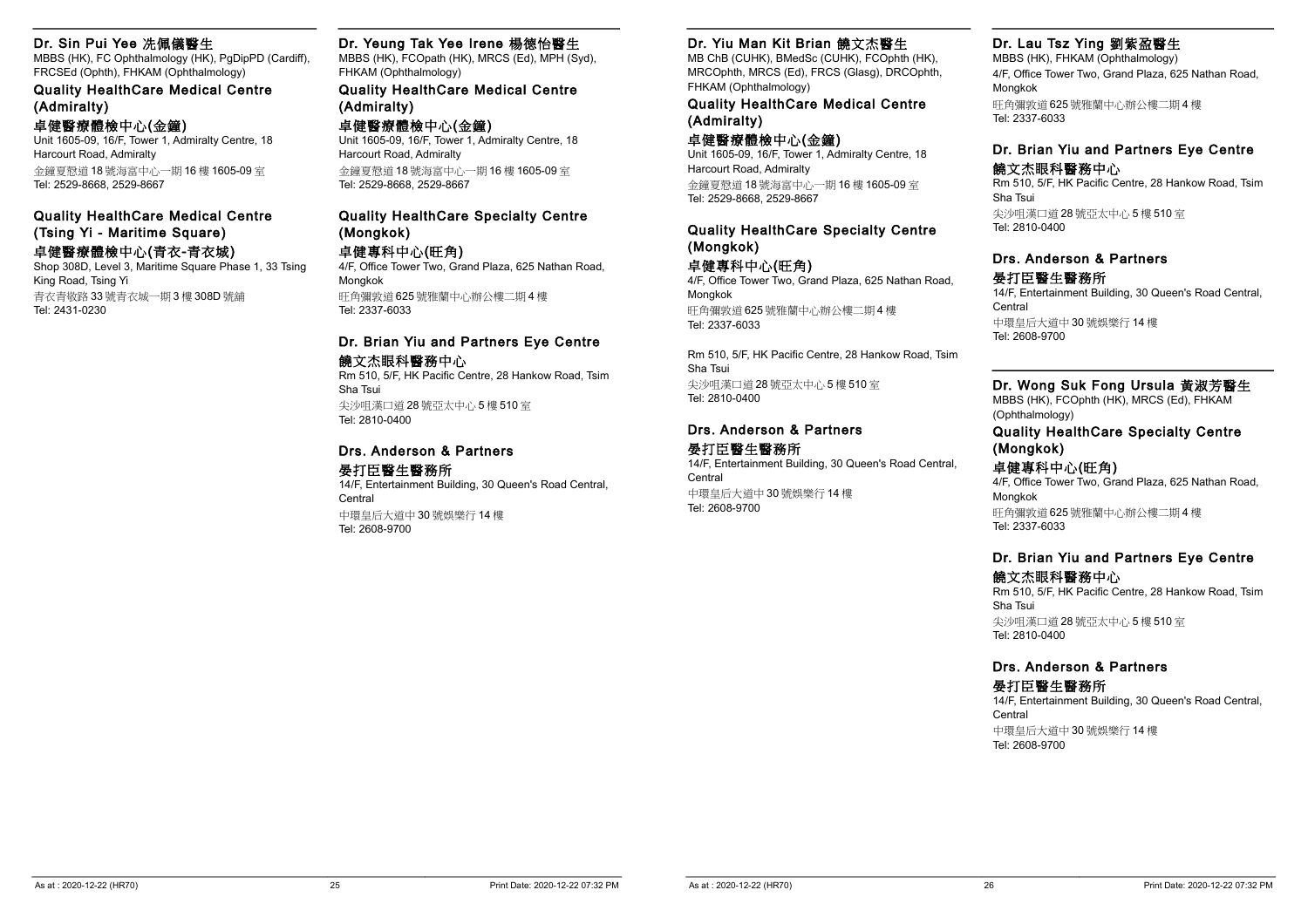#### Dr. Chiu Suk I 趙淑義醫生

MBBS (HK), FCOphth (HK), FCSHK, FRCSEd (Gen), FHKAM (Ophthalmology)

Quality HealthCare Specialty Centre (Shatin)

#### 卓健專科中心(沙田)

Room 1005-6, New Town Tower, 10-18 Pak Hok Ting Street, Shatin

沙田白鶴汀街 10-18 號新城市商業大廈 10 樓 1005-6 室 Tel: 2699-1830

#### Dr. Lo Chi Fung Ernie 羅智峰醫生

MBBS (HK), Dip Med (CUHK), FRCSEd (Ophth), M Med (Ophth) (Singapore), FCOphth (HK), FHKAM (Ophthalmology)

Allied Medical Practice Group (Tsuen Wan - Nan Fung Centre)

#### 雅聯醫務協會(荃灣-南豐)

Rm 722-723, Nan Fung Centre, 264-298 Castle Peak Road, Tsuen Wan 荃灣青山道 264-298 號南豐中心 722-723 室

Tel: 2499-3322

#### Dr. Tai Ka Fat Thomas 戴嘉發醫生

MBBS (HK), FCOphth (HK), MRCS (Ed), FHKAM (Ophthalmology) Rm 722-723, Nan Fung Centre, 264-298 Castle Peak Road, Tsuen Wan 荃灣青山道 264-298 號南豐中心 722-723 室 Tel: 2499-3322

ORTHOPAEDICS & **TRAUMATOLOGY** 骨科

#### Dr. Cheng Chung Lun 鄭鐘麟醫生

MBBS (HK), FHKCOS, FRCS (Glasg), FRACS (Orth), FHKAM (Orthopaedic Surgery)

Quality HealthCare Medical Centre (Central - Crawford House)

#### 卓健醫療體檢中心(中環-卡佛大廈)

Rm 706-709,710A-710B, 7/F, Crawford House, 70 Queen's Road Central, Central 中環皇后大道中 70 號卡佛大廈 7 樓 706-709, 710A-710B 室 Tel: 2525-9800, 2645-0768

Dr. Hooley John Daniel 傅偉俊醫生

MBBS (Syd), FRCSEd (Gen), FHKAM (Orthopaedic Surgery)

#### Quality HealthCare Medical Centre (Central)

卓健醫療體檢中心(中環) Rm 501, Prince's Building, 10 Chater Road, Central 中環遮打道 10 號太子大廈 501 室 Tel: 2523-8166

#### Dr. Leung Hon Bong Adrian 梁漢邦醫生

MB ChB (CUHK), DCH (Ireland), FHKCOS (Rehabiliation), M Med Sc (HK), MRCS (Ed), FRCSEd (Orth), FHKCOS, FHKAM (Orthopaedic Surgery) Quality HealthCare Medical Centre

#### (Central)

卓健醫療體檢中心(中環) Rm 501, Prince's Building, 10 Chater Road, Central 中環遮打道 10 號太子大廈 501 室 Tel: 2523-8166

#### Quality HealthCare Specialty Centre (Mongkok)

#### 卓健專科中心(旺角)

4/F, Office Tower Two, Grand Plaza, 625 Nathan Road, Mongkok

旺角彌敦道 625 號雅蘭中心辦公樓二期 4 樓 Tel: 2337-6033

#### Dr. Yuen Wai Hong 袁偉康醫生

MB ChB (CUHK), FHKAM (Orthopaedic Surgery) Quality HealthCare Medical Centre (Central)

### 卓健醫療體檢中心(中環)

Rm 501, Prince's Building, 10 Chater Road, Central 中環遮打道 10 號太子大廈 501 室 Tel: 2523-8166

#### Dr. Lee Raymond Peter 李必達醫生

MBBS (HK), FHKCOS, FRCSEd (Orth), MRCS, FHKAM (Orthopaedic Surgery)

Quality HealthCare Medical Centre (Wan Chai)

#### 卓健醫療體檢中心(灣仔)

1/F, C.L.I. Building, 313-317B Hennessy Road, Wanchai 灣仔軒尼詩道 313-317B 號中國人壽大廈 1 樓 Tel: 2972-5300

#### Quality HealthCare Medical Centre (Tseung Kwan O)

卓健醫療體檢中心(將軍澳) Shop 234-236, 2/F, Phase 1, Metro City Plaza, Tseung Kwan O 將軍澳新都城中心一期商場二樓 234-236 號舖 Tel: 2623-7200

#### Dr. Ho Po Yan Eric 何溥仁醫生

MB ChB (CUHK), FHKOS, PGDipSEM (Bath), FRCSEd (Ophth), MRCS (Ed), FHKAM (Orthopaedic Surgery)

#### Quality HealthCare Medical Centre (Kowloon Bay - Telford)

卓健醫療體檢中心(九龍灣-德褔) G/F, Block I, Telford Gardens, Kowloon Bay 九龍灣德褔花園 I 座地下 Tel: 2750-0782

#### Quality HealthCare Specialty Centre (Shatin)

#### 卓健專科中心(沙田)

Room 1005-6, New Town Tower, 10-18 Pak Hok Ting Street, Shatin 沙田白鶴汀街 10-18 號新城市商業大廈 10 樓 1005-6 室 Tel: 2699-1830

#### Quality HealthCare Medical Centre (Tsing Yi - Maritime Square)

#### 卓健醫療體檢中心(青衣-青衣城)

Shop 308D, Level 3, Maritime Square Phase 1, 33 Tsing King Road, Tsing Yi 青衣青敬路 33 號青衣城一期 3 樓 308D 號舖 Tel: 2431-0230

#### Dr. Tio Man Kwun Peter 張民冠醫生

MBBS (HK), FCSHK, FRCSEd (Orth), FHKCOS, FHKAM (Orthopaedic Surgery)

Quality HealthCare Medical Centre (Kowloon Bay - Telford)

#### 卓健醫療體檢中心(九龍灣-德褔)

G/F, Block I, Telford Gardens, Kowloon Bay 九龍灣德褔花園 I 座地下 Tel: 2750-0782

#### Quality HealthCare Specialty Centre (Tsim Sha Tsui)

#### 卓健專科中心(尖沙咀)

6/F, Hong Kong Pacific Centre, 28 Hankow Road, Tsim Sha Tsui 尖沙咀漢口道 28 號亞太中心 6 樓 Tel: 2723-1183

#### Quality HealthCare Specialty Centre (Shatin)

#### 卓健專科中心(沙田)

Room 1005-6, New Town Tower, 10-18 Pak Hok Ting Street, Shatin

沙田白鶴汀街 10-18 號新城市商業大廈 10 樓 1005-6 室 Tel: 2699-1830

#### Dr. Cheung Kin Wing 張堅穎醫生

MB ChB (CUHK), FHKCOS, FRCSEd (Orth), MSc (EPIDEMIOLOGY and BIOSTATISTICS) (CUHK), FHKAM(Orth Surgery)

#### Quality HealthCare Medical Centre (Kwun Tong)

#### 卓健醫療體檢中心(觀塘)

Unit 2502-03A, 25/F, BEA Tower, Millennium City 5, 418 Kwun Tong Road, Kwun Tong 觀塘觀塘道 418 號創紀之城五期東亞銀行中心 25 樓 2502-03A 室 Tel: 2772-6628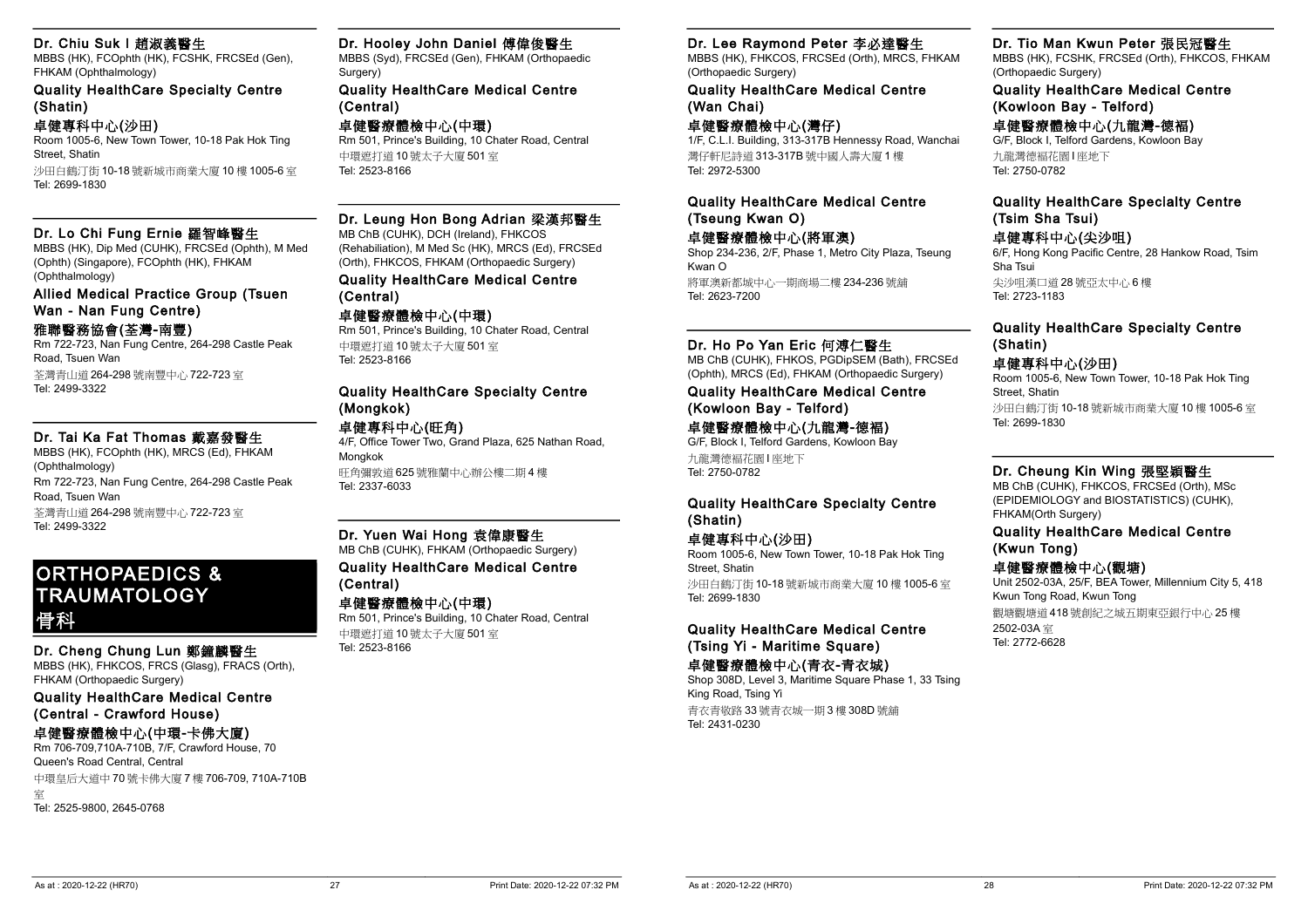#### Dr. Leung Wai Yeung 梁偉揚醫生

MBBS (HK), FCSHK, FHKCOS (Rehabiliation), FRCSEd (Orth), FRCS (Edin), FHKCOS, FHKAM (Orthopaedic Surgery)

Quality HealthCare Medical Centre (Kwun Tong)

#### 卓健醫療體檢中心(觀塘)

Unit 2502-03A, 25/F, BEA Tower, Millennium City 5, 418 Kwun Tong Road, Kwun Tong 觀塘觀塘道 418 號創紀之城五期東亞銀行中心 25 樓 2502- 03A 室 Tel: 2772-6628

#### Dr. Law Kan Yip 羅勤業醫生

MB ChB (CUHK), FHKCOS, MRCS (Ed), MSCSMHS (CUHK), FRCSEd (Orth), FHKAM (Orthopaedic Surgery)

#### Quality HealthCare Specialty Centre (Mongkok)

#### 卓健專科中心(旺角)

4/F, Office Tower Two, Grand Plaza, 625 Nathan Road, Mongkok 旺角彌敦道 625 號雅蘭中心辦公樓二期 4 樓 Tel: 2337-6033

#### Quality HealthCare Specialty Centre (Tsim Sha Tsui) 卓健專科中心(尖沙咀)

6/F, Hong Kong Pacific Centre, 28 Hankow Road, Tsim Sha Tsui 尖沙咀漢口道 28 號亞太中心 6 樓 Tel: 2723-1183

#### Dr. Yeung Sze Tsun Eric 楊仕俊醫生

MBBS (London), FRCSEd (Orth), PGDip SEM (Bath), MRCS (Ed), Certification by the Academy

Quality HealthCare Medical Centre (Tseung Kwan O)

卓健醫療體檢中心(將軍澳)

Shop 234-236, 2/F, Phase 1, Metro City Plaza, Tseung Kwan O 將軍澳新都城中心一期商場二樓 234-236 號舖 Tel: 2623-7200

#### Dr. Pun Tze Shing 潘子盛醫生

MBBS (HK), FHKCOS, FRCSEd (Orth), FHKAM (Orthopaedic Surgery)

Quality HealthCare Medical Centre (Admiralty)

卓健醫療體檢中心(金鐘) Unit 1605-09, 16/F, Tower 1, Admiralty Centre, 18 Harcourt Road, Admiralty 金鐘夏慤道 18 號海富中心一期 16 樓 1605-09 室 Tel: 2529-8668, 2529-8667

#### Quality HealthCare Specialty Centre (Shatin)

#### 卓健專科中心(沙田)

Room 1005-6, New Town Tower, 10-18 Pak Hok Ting Street, Shatin 沙田白鶴汀街 10-18 號新城市商業大廈 10 樓 1005-6 室 Tel: 2699-1830

Dr. Lau Sing Ki Kenric 劉成基醫生

MBBS (HK), FHKCOS, FRCSEd (Orth), FRCSEd (Gen), FHKAM (Orthopaedic Surgery) Quality HealthCare Medical Centre

# (Kowloon Bay - Telford)

#### 卓健醫療體檢中心(九龍灣-德褔)

G/F, Block I, Telford Gardens, Kowloon Bay 九龍灣德褔花園 I 座地下 Tel: 2750-0782

Rm 722-723, Nan Fung Centre, 264-298 Castle Peak Road, Tsuen Wan 荃灣青山道 264-298 號南豐中心 722-723 室 Tel: 2499-3322

### OTORHINOLARYNGOLOGY 耳鼻喉科

Dr. Ma Kwong Hon Raymond 馬光漢醫生 MBBS (HK), FHKCORL, FRCS (Edinburgh), FHKAM (Otorhinolaryngology)

Quality HealthCare Medical Centre (Admiralty)

#### 卓健醫療體檢中心(金鐘)

Unit 1605-09, 16/F, Tower 1, Admiralty Centre, 18 Harcourt Road, Admiralty 金鐘夏慤道 18 號海富中心一期 16 樓 1605-09 室 Tel: 2529-8668, 2529-8667

Quality HealthCare Medical Centre (Central - Crawford House)

#### 卓健醫療體檢中心(中環-卡佛大廈)

Rm 706-709,710A-710B, 7/F, Crawford House, 70 Queen's Road Central, Central 中環皇后大道中 70 號卡佛大廈 7 樓 706-709, 710A-710B

室

Tel: 2525-9800, 2645-0768

#### Quality HealthCare Specialty Centre (Tsim Sha Tsui)

#### 卓健專科中心(尖沙咀)

6/F, Hong Kong Pacific Centre, 28 Hankow Road, Tsim Sha Tsui 尖沙咀漢口道 28 號亞太中心 6 樓 Tel: 2723-1183

#### Quality HealthCare Specialty Centre (Shatin)

#### 卓健專科中心(沙田) Room 1005-6, New Town Tower, 10-18 Pak Hok Ting Street, Shatin

沙田白鶴汀街 10-18 號新城市商業大廈 10 樓 1005-6 室 Tel: 2699-1830

#### Dr. Lau Chin Wang 劉展宏醫生

MB ChB (CUHK), FHKCORL, FRCS (ORL), FRCS (Edinburgh), FHKAM (Otorhinolaryngology)

#### Quality HealthCare Specialty Centre (Mongkok)

#### 卓健專科中心(旺角)

4/F, Office Tower Two, Grand Plaza, 625 Nathan Road, Mongkok

旺角彌敦道 625 號雅蘭中心辦公樓二期 4 樓 Tel: 2337-6033

#### Quality HealthCare Specialty Centre (Shatin)

卓健專科中心(沙田)

Room 1005-6, New Town Tower, 10-18 Pak Hok Ting Street, Shatin 沙田白鶴汀街 10-18 號新城市商業大廈 10 樓 1005-6 室 Tel: 2699-1830

#### Dr. Lo Chun Yip Amos 盧駿業醫生

MBBS (HK), FHKCORL, FRCSEd (Orl), FRCS (Glasg), FHKAM (Otorhinolaryngology)

#### Quality HealthCare Medical Centre (Tsing Yi - Maritime Square)

卓健醫療體檢中心(青衣-青衣城)

Shop 308D, Level 3, Maritime Square Phase 1, 33 Tsing King Road, Tsing Yi 青衣青敬路 33 號青衣城一期 3 樓 308D 號舖 Tel: 2431-0230

#### Dr. Lo Siu Sing 勞兆聲醫生

MBBS (HK), DLO (Eng), FRCS (Glasg), FHKAM (Otorhinolaryngology) Rm 722-723, Nan Fung Centre, 264-298 Castle Peak Road, Tsuen Wan 荃灣青山道 264-298 號南豐中心 722-723 室 Tel: 2499-3322

#### Dr. Liu Kwok Chung 廖國忠醫生

MB ChB (Birm), DLO (Lond), FHKCORL, FRCSEd (Gen), FCSHK, FHKAM (Otorhinolaryngology) Room 508, Prince's Building, Central 中環太子大廈 508 室 Tel: 2522-8989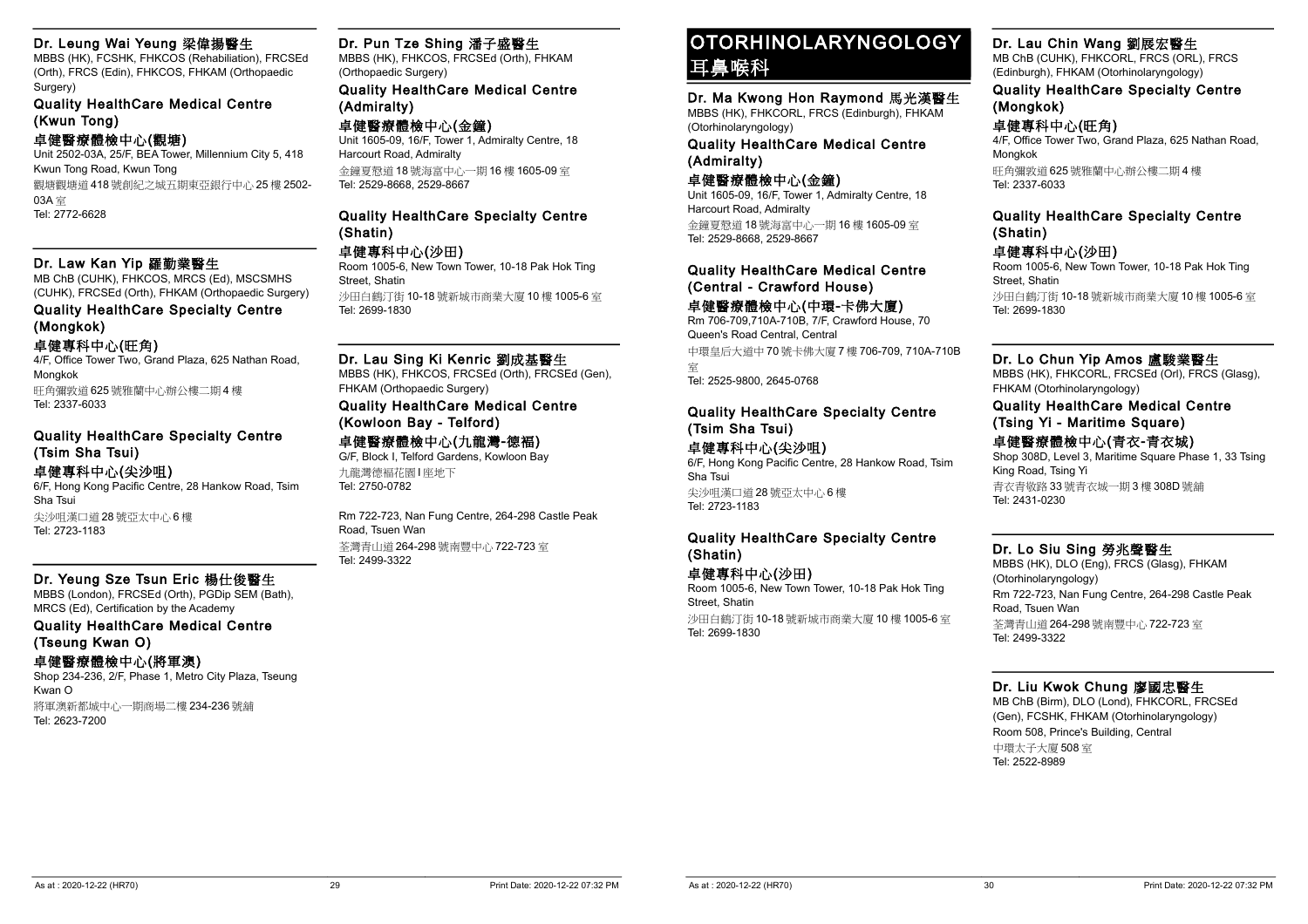#### Dr. Pak Wai Martin 白威醫生

MB ChB (CUHK), FCSHK, FRCSEd (Gen), FRCSEd (Orl), FHKCORL, FHKAM (Otorhinolaryngology) Rm 1101, Hong Kong Pacific Centre, 28 Hankow Road, Tsim Sha Tsui 尖沙咀漢口道 28 號亞太中心 11 樓 1101 室 Tel: 2366-2663, 2393-3293

### PAEDIATRICS 兒科

#### Dr. Cheung Heung Yan Hermit

#### 張香忍醫生

MBBS (HK), DCH (Ireland), MRCPCH, Grad Dip (Derm), NUS, FHKCPaed, FHKAM (Paediatrics)

Quality HealthCare Medical Centre (Central)

#### 卓健醫療體檢中心(中環)

Rm 501, Prince's Building, 10 Chater Road, Central 中環遮打道 10 號太子大廈 501 室 Tel: 2523-8166

#### Dr. Ip Ka Ian 葉嘉欣醫生

MBChB(CUHK), FHKC Paed, MRCPCH(UK), FHKAM (Paediatrics)

Quality HealthCare Medical Centre (Kowloon Bay - Telford)

#### 卓健醫療體檢中心(九龍灣-德褔) G/F, Block I, Telford Gardens, Kowloon Bay

九龍灣德褔花園 I 座地下 Tel: 2750-0782

#### Quality HealthCare Medical Centre (Tseung Kwan O - Pop Walk 2)

#### 卓健醫療體檢中心(將軍澳-天晉滙 2)

Shop No. G18, Pop Walk 2, No. 19 Tong Yin Street, Tseung Kwan O 將軍澳唐賢街 19 號天晉匯 2 地下 G18 舖 Tel: 2367-3222

#### Dr. Tsang Wai Hung 曾偉雄醫生

MB ChB (CUHK), DCH (Glasg), DCH (Irel), MRCP (UK), FHKAM (Paediatrics) Shop 18C, Ground Floor, Tsuen Wan Ctr New Shopping Arcade, Tsuen King Circuit, Tsuen Wan 荃灣荃景圍荃灣中心新商場地下 18C 號舖 Tel: 2499-3300

Rm 722-723, Nan Fung Centre, 264-298 Castle Peak Road, Tsuen Wan 荃灣青山道 264-298 號南豐中心 722-723 室 Tel: 2499-3322

### RESPIRATORY MEDICINE 呼吸系統科

#### Dr. Lau Chu Leuk 劉柱略醫生

MB ChB (CUHK), FHKCP, PDipID (HK), MRCP, FHKAM (Medicine)

Quality HealthCare Medical Centre (Central)

卓健醫療體檢中心(中環) Rm 501, Prince's Building, 10 Chater Road, Central 中環遮打道 10 號太子大廈 501 室 Tel: 2523-8166

#### Quality HealthCare Specialty Centre (Tsim Sha Tsui)

卓健專科中心(尖沙咀) 6/F, Hong Kong Pacific Centre, 28 Hankow Road, Tsim Sha Tsui

尖沙咀漢口道 28 號亞太中心 6 樓 Tel: 2723-1183

# RHEUMATOLOGY 風濕病科

#### Dr. Tang Shuk Kuen Sandy 鄧淑娟醫生

MB ChB (CUHK), FHKCP, MRCP (UK), FRCP (Glasg), FHKAM (Medicine)

Quality HealthCare Medical Centre (Central)

卓健醫療體檢中心(中環) Rm 501, Prince's Building, 10 Chater Road, Central 中環遮打道 10 號太子大廈 501 室 Tel: 2523-8166

#### Drs. Anderson & Partners 晏打臣醫生醫務所

14/F, Entertainment Building, 30 Queen's Road Central, **Central** 中環皇后大道中 30 號娛樂行 14 樓

Tel: 2608-9700

#### Dr. Lee Tsz Yan Samson 李梓恩醫生

MBChB (CUHK), FHKCP, MRCP (UK), PDipID (HK), FRCP (Edin), FRCP (Glasg), FHKAM (Medicine)

Quality HealthCare Medical Centre (Kwun Tong)

#### 卓健醫療體檢中心(觀塘)

Unit 2502-03A, 25/F, BEA Tower, Millennium City 5, 418 Kwun Tong Road, Kwun Tong 觀塘觀塘道 418 號創紀之城五期東亞銀行中心 25 樓 2502- 03A 室 Tel: 2772-6628

#### Quality HealthCare Medical Centre (Tseung Kwan O)

卓健醫療體檢中心(將軍澳) Shop 234-236, 2/F, Phase 1, Metro City Plaza, Tseung Kwan O

將軍澳新都城中心一期商場二樓 234-236 號舖 Tel: 2623-7200

Quality HealthCare Medical Centre (Tsing Yi - Maritime Square)

卓健醫療體檢中心(青衣-青衣城) Shop 308D, Level 3, Maritime Square Phase 1, 33 Tsing King Road, Tsing Yi 青衣青敬路 33 號青衣城一期 3 樓 308D 號舖 Tel: 2431-0230

# UROLOGY 泌尿科

### Dr. Lam Kin Man 林建文醫生

MB ChB (CUHK), FCSHK, FRCSEd (Urology), FHKAM (Surgery)

#### Quality HealthCare Medical Centre (Admiralty)

#### 卓健醫療體檢中心(金鐘)

Unit 1605-09, 16/F, Tower 1, Admiralty Centre, 18 Harcourt Road, Admiralty

金鐘夏慤道 18 號海富中心一期 16 樓 1605-09 室 Tel: 2529-8668, 2529-8667

#### Quality HealthCare Specialty Centre (Mongkok)

#### 卓健專科中心(旺角)

4/F, Office Tower Two, Grand Plaza, 625 Nathan Road, Mongkok 旺角彌敦道 625 號雅蘭中心辦公樓二期 4 樓 Tel: 2337-6033

#### Dr. Chung Yeung Vera 鍾楊醫生

MBBS (HK), FCSHK, FRCS (Edin), FHKAM (Surgery)

#### Quality HealthCare Medical Centre (Central - Crawford House)

#### 卓健醫療體檢中心(中環-卡佛大廈) Rm 706-709,710A-710B, 7/F, Crawford House, 70 Queen's Road Central, Central

中環皇后大道中 70 號卡佛大廈 7 樓 706-709, 710A-710B 室

Tel: 2525-9800, 2645-0768

#### Dr. Yung Yee Ping 翁義平醫生

MB ChB (CUHK), FCSHK, MRCS (Ed), FRCP (Edin), FHKAM (Surgery)

#### Quality HealthCare Specialty Centre (Mongkok)

#### 卓健專科中心(旺角)

4/F, Office Tower Two, Grand Plaza, 625 Nathan Road, Mongkok

旺角彌敦道 625 號雅蘭中心辦公樓二期 4 樓 Tel: 2337-6033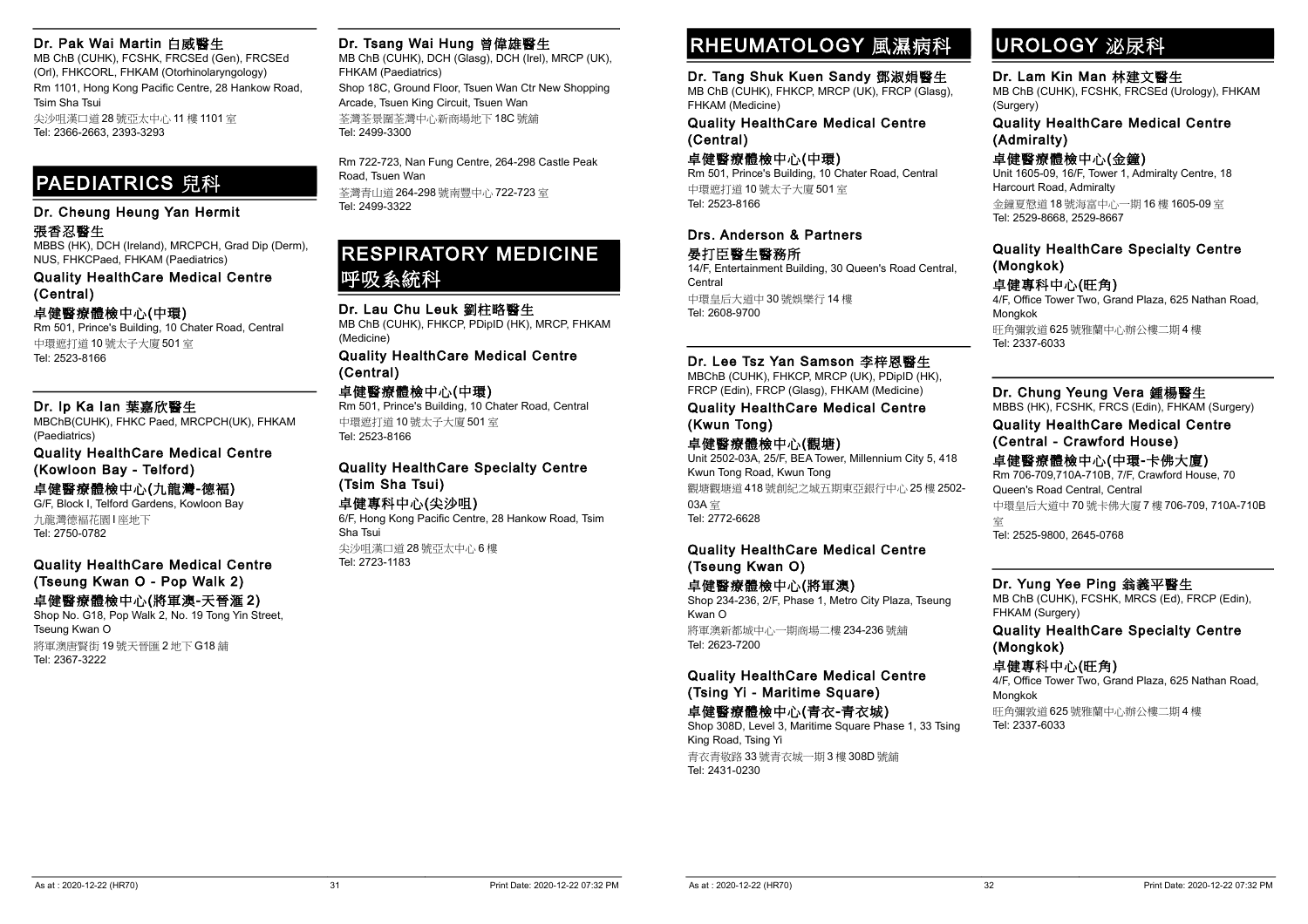#### Dr. Yip Kam Hung Sidney 葉錦洪醫生

MBBS (HK), FCSHK, FRCSEd (Gen), FHKAM (Surgery)

Quality HealthCare Medical Centre (Central)

#### 卓健醫療體檢中心(中環)

Rm 501, Prince's Building, 10 Chater Road, Central 中環遮打道 10 號太子大廈 501 室 Tel: 2523-8166

#### Dr. Shum Ding Ping John 岑定平醫生

MBBS (HK), FACS, MBBS (HK), FRACS, FRCSEd (Gen), FHKAM (Surgery) Rm 907, Sino Centre, 582 Nathan Road, Mongkok 旺角彌敦道 582 號信和中心 907 室 Tel: 2332-8382

# -CHINESE MEDICINE PRACTITIONERS (HERBALIST)

# -中醫內科

Appointment booking is recommended and credit arrangement depends on individual medical scheme, please check with medical scheme provider for details.

下列診所均需電話預約,並按個別醫療計劃設有掛賬服務, 詳情請向提供醫療計劃機構查詢。

### -HONG KONG ISLAND 香港島

# ADMIRALTY 金鐘

### SHEUNG WAN 上環

Quality HealthCare Chinese Medicine (Admiralty)

#### 卓健中醫-海富治療中心

Unit 1605-09, 16/F, Tower 1, Admiralty Centre, 18 Harcourt Road

| 夏熬道 18號金鐘海富中心第1期16樓 1605-09室 |  |
|------------------------------|--|
| Tel: 2861-0333               |  |
|                              |  |
| Mon - Fri 3:00PM - 7:00PM    |  |
|                              |  |

Sun & PH............................... Closed

# Quality HealthCare Chinese Medicine

Medical Centre (Sheung Wan)

#### 卓健中醫醫療中心(上環)

Unit 2, 2/F, Hoi Kiu Commercial Building, 158 Connaught Road Central

干諾道中 158 號開僑商業大廈 2 樓 2 室

| Tel: 2975-2333              |  |
|-----------------------------|--|
|                             |  |
| Mon - $Fri$ 3:00PM - 7:00PM |  |
|                             |  |
|                             |  |

# CENTRAL 中環

Quality HealthCare Chinese Medicine (Prince's Building)

#### 卓健中醫-太子大廈醫療中心

Room 520-523, 5/F, Prince's Building, 10 Chater Road 遮打道 10 號太子大廈 5 樓 520-523 室 Tel: 2160-5511 Mon - Fri..................... 9:30AM - 2:00PM Mon - Fri..................... 3:00PM - 7:00PM Sat........................... 9:30AM - 1:00PM Sun & PH............................... Closed

### QUARRY BAY 鰂魚涌

Quality HealthCare Chinese Medicine (Taikoo Place Centre)

#### 卓健中醫-太古坊治療中心

Suite 304, Oxford House, Taikoo Place, 979 King's Road 英皇道 979 號太古坊濠豐大廈 304 室 Tel: 2250-5600 Mon - Fri..................... 9:30AM - 2:00PM Mon - Fri..................... 3:00PM - 7:00PM Sat........................... 9:30AM - 1:00PM Sun & PH............................... Closed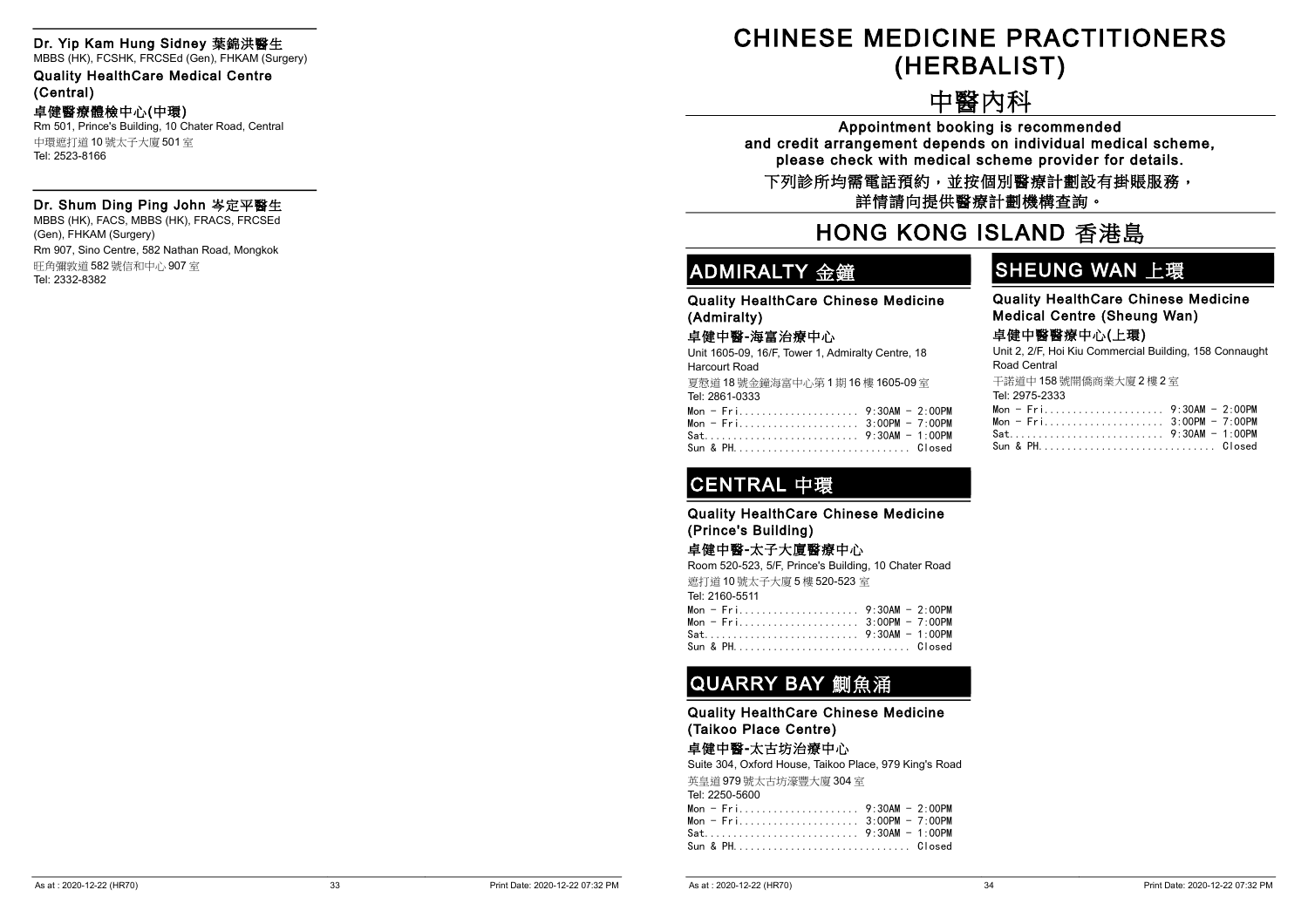# CHINESE MEDICINE PRACTITIONERS (HERBALIST)

# -中醫內科

### -KOWLOON 九龍

### KOWLOON BAY 九龍灣

Quality HealthCare Chinese Medicine (Exchange Tower)

#### 卓健中醫-國際交易中心醫療中心

Shop No. 41 & 43A, 1/F, Exchange Tower, 33 Wang Chiu Road

宏照道 33 號國際交易中心 1 樓 41 及 43A 號舖 Tel: 2659-8661 Mon,Tue,Thu,Fri............... 9:00AM - 1:30PM Mon,Tue,Thu,Fri............... 2:30PM - 6:30PM Wed,Sat,Sun,PH......................... Closed

#### Quality HealthCare Chinese Medicine (Prince Edward West)

#### 卓健中醫-太子西醫療中心

G/F, Tak Fung Building, 85 Lai Chi Kok Road 荔枝角道 85 號德豐大廈地下

| Tel: 2380-3313 |  |
|----------------|--|
|                |  |
|                |  |
|                |  |
| Sun & PHClosed |  |
|                |  |

### TSIM SHA TSUI 尖沙咀

Quality Healthcare Chinese Medicine (Tsim Sha Tsui)

#### 卓健中醫醫療中心(尖沙咀)

Room 608-613, 6/F, HK Pacific Centre, 28 Hankow Road 漢口道 28 號亞太中心 6 樓 608-613 室 Tel: 2312-0192 Mon - Fri..................... 9:30AM - 2:00PM Mon - Fri..................... 3:00PM - 7:00PM Sat........................... 9:30AM - 1:00PM Sun & PH............................... Closed

#### Quality HealthCare Chinese Medicine (Telford)

#### 卓健中醫-德福治療中心

G/F, Block I, Telford Gardens, Kowloon Bay 德福花園 I 座地下 Tel: 2148-7666

|  |  |  |  |  |  |  |  |  | Mon - Fri 9:30AM - 2:00PM |  |
|--|--|--|--|--|--|--|--|--|---------------------------|--|
|  |  |  |  |  |  |  |  |  | Mon - Fri 3:00PM - 7:00PM |  |
|  |  |  |  |  |  |  |  |  |                           |  |
|  |  |  |  |  |  |  |  |  | Sun & PH Closed           |  |

### MONGKOK 旺角

Quality HealthCare Chinese Medicine (Mongkok Centre)

#### 卓健中醫-旺角治療中心

8/F, Wai Fung Plaza, 664 Nathan Road 彌敦道 664 號惠豐中心 8 樓

Tel: 2392-7388

| Mon - Fri 3:00PM - 7:00PM |  |
|---------------------------|--|
|                           |  |
| Sun & PH Closed           |  |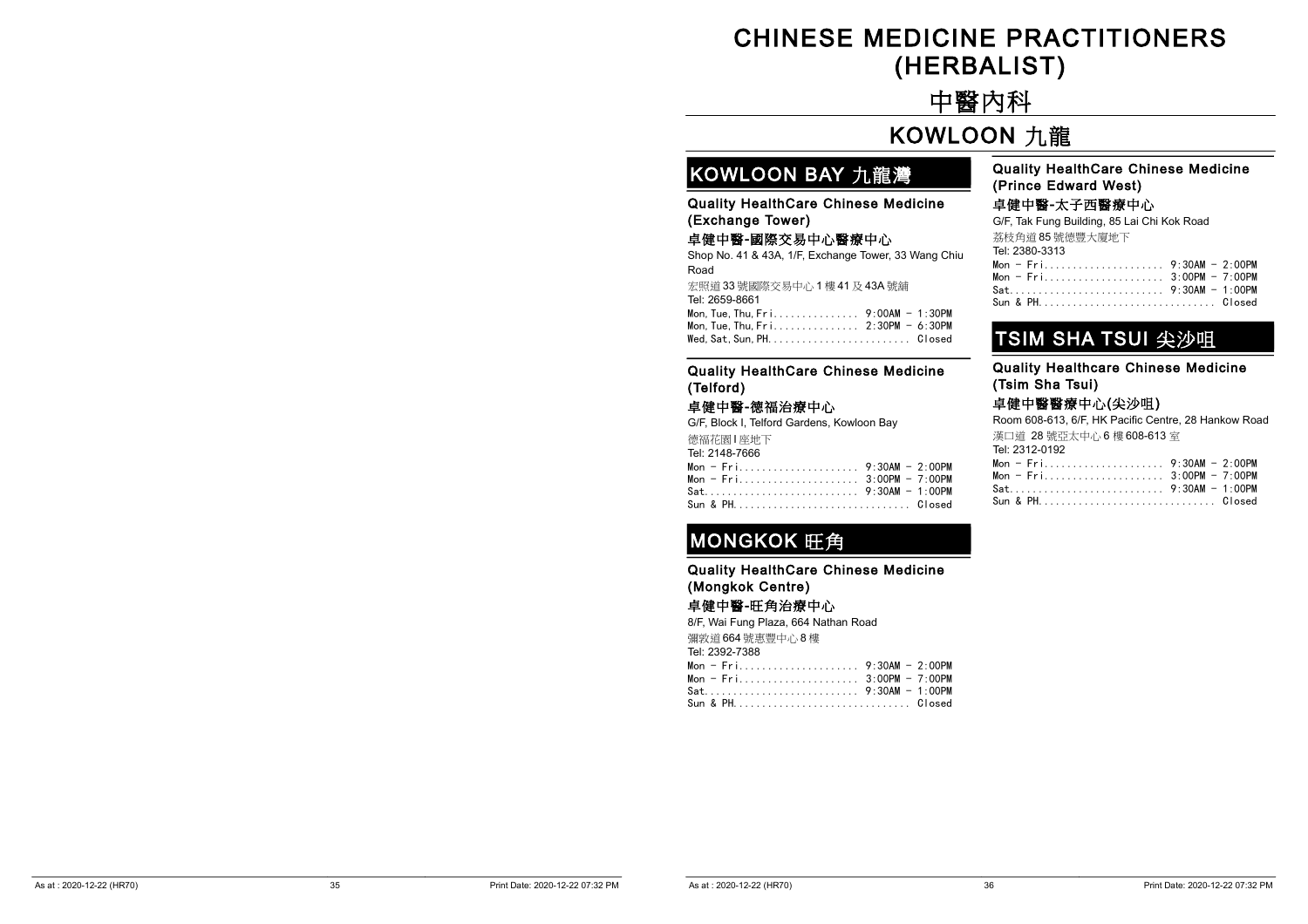### -CHINESE MEDICINE PRACTITIONERS (HERBALIST)

# -中醫內科

## **NEW TERRITORIES 新界**

### SHATIN 沙田

#### Quality HealthCare Chinese Medicine (Shatin)

#### 卓健中醫-沙田治療中心

| Room 1005-6, 10/F, New Town Tower, 10-18 Pak Hok |
|--------------------------------------------------|
| <b>Ting Street</b>                               |
| 白鶴汀街 10-18號新城市商業大廈 10樓 1005-6室                   |
| Tel: 2699-6100                                   |
| Mon - $Fri$ 9:30AM - 2:00PM                      |
| Mon - Fri 3:00PM - 7:00PM                        |

# Mon - Fri..................... 3:00PM - 7:00PM

### TSEUNG KWAN O 將軍澳

#### Quality HealthCare Chinese Medicine (Pop Walk 2)

#### 卓健中醫-天晉滙 2 醫療中心

| Shop No. G18, G/F, Pop Walk 2, No. 19 Tong Yin Street                                                     |  |
|-----------------------------------------------------------------------------------------------------------|--|
| 唐賢街 19號天晉匯 2 地下 G18 舗                                                                                     |  |
| Tel: 2367-3878                                                                                            |  |
| Mon. Tue. Thu. $Fr_1, \ldots, \ldots, \ldots, 9:30AM - 1:30PM$                                            |  |
|                                                                                                           |  |
|                                                                                                           |  |
| $\text{Wed.} \dots \dots \dots \dots \dots \dots \dots \dots \dots \quad 2:30 \text{PM} - 6:00 \text{PM}$ |  |

Sat........................... 9:00AM - 1:30PM Sun & PH............................... Closed

#### Quality HealthCare Chinese Medicine (Tseung Kwan O)

#### 卓健中醫-將軍澳治療中心

Shop 234-236, 2/F, Phase 1, Metro City Plaza, 新都城中心一期商場二樓 234–236 號舖 Tel: 2623-7383 Mon, Wed, Fri. . . . . . . . . . . . . . . . . . 9:30AM - 2:00PM Mon, Wed, Fri. . . . . . . . . . . . . . . . . . 3:00PM - 7:00PM Tue,Thu,Sun,PH......................... Closed Sat........................... 9:30AM - 1:00PM

### TSING YI 青衣

Quality HealthCare Chinese Medicine (Tsing Yi)

#### 卓健中醫-青衣治療中心

| Shop Unit 308D, Level 3, Maritime Square, 33 Tsing |
|----------------------------------------------------|
| King Road                                          |
| 青敬路 33 號青衣城 3 樓 308D 號鋪                            |

Tel: 2434-1233

| Mon - $Fri$ 3:00PM - 7:00PM |  |
|-----------------------------|--|
|                             |  |
| Sun & PHClosed              |  |

# -BONESETTER

# -骨傷科 (跌打)

Appointment booking is recommended and credit arrangement depends on individual medical scheme, please check with medical scheme provider for details.

下列診所均需電話預約,並按個別醫療計劃設有掛賬服務, 詳情請向提供醫療計劃機構查詢。

### -HONG KONG ISLAND 香港島

### ADMIRALTY 金鐘

Quality HealthCare Chinese Medicine (Admiralty)

#### 卓健中醫-海富治療中心

Unit 1605-09, 16/F, Tower 1, Admiralty Centre, 18 Harcourt Road 夏慤道 18 號金鐘海富中心第 1 期 16 樓 1605-09 室

Tel: 2861-0333

| Mon - $Fr$ i 3:00PM - 7:00PM |  |
|------------------------------|--|
|                              |  |
|                              |  |

### CENTRAL 中環

#### Quality HealthCare Chinese Medicine (Prince's Building)

#### 卓健中醫-太子大廈醫療中心

Room 520-523, 5/F, Prince's Building, 10 Chater Road 遮打道 10 號太子大廈 5 樓 520-523 室 Tel: 2160-5511 Mon - Fri..................... 9:30AM - 2:00PM Mon - Fri..................... 3:00PM - 7:00PM Sat........................... 9:30AM - 1:00PM Sun & PH............................... Closed

# SHEUNG WAN 上環

Quality HealthCare Chinese Medicine Medical Centre (Sheung Wan)

#### 卓健中醫醫療中心(上環)

Unit 2, 2/F, Hoi Kiu Commercial Building, 158 Connaught Road Central 干諾道中 158 號開僑商業大廈 2 樓 2 室 Tel: 2975-2333 Mon - Fri..................... 9:30AM - 2:00PM Mon - Fri..................... 3:00PM - 7:00PM Sat........................... 9:30AM - 1:00PM

Sun & PH............................... Closed

| \s at : 2020-12-22 (HR70) |  |
|---------------------------|--|
|---------------------------|--|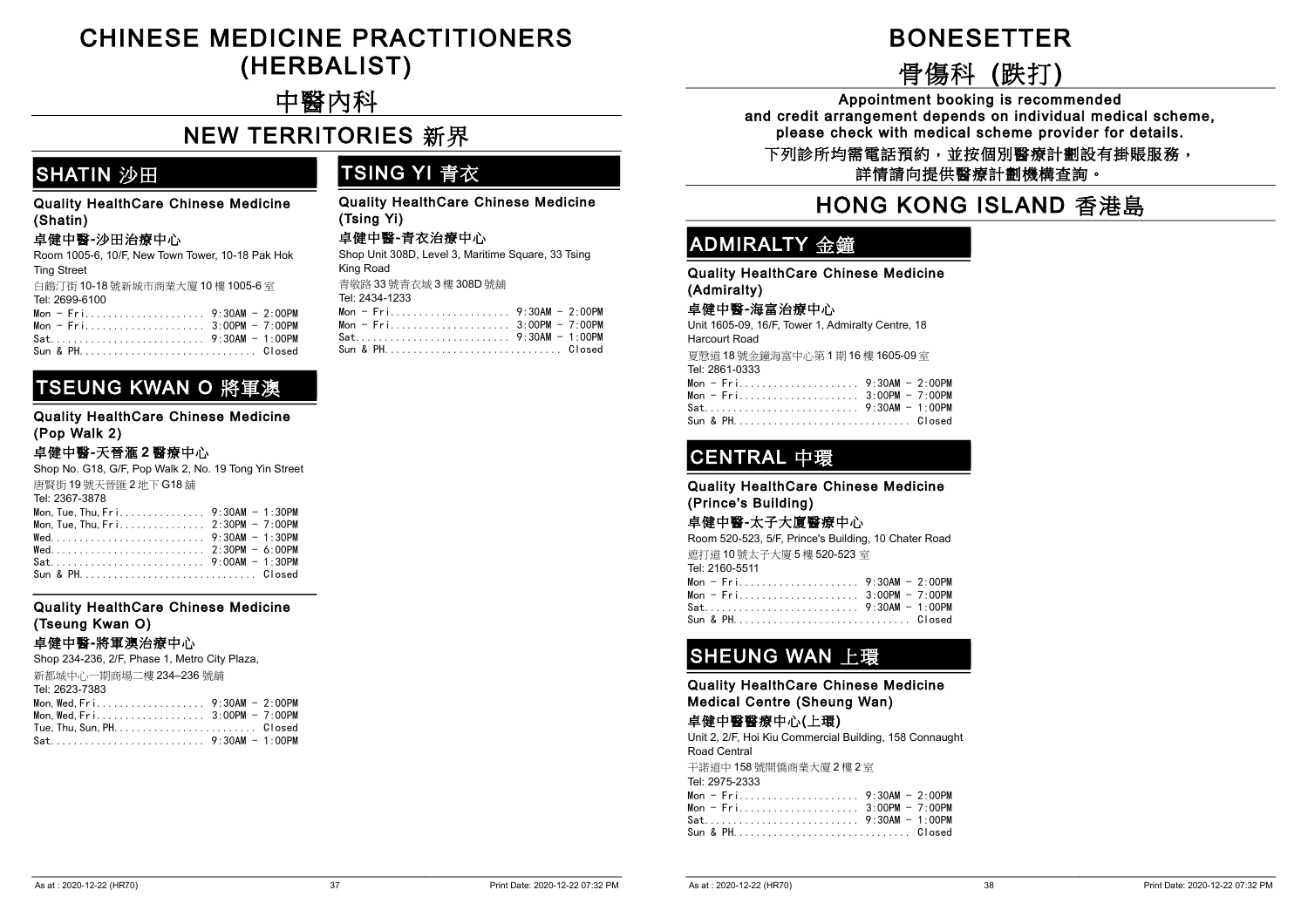# -BONESETTER

-骨傷科 (跌打)

### -KOWLOON 九龍

### KOWLOON BAY 九龍灣

### TSIM SHA TSUI 尖沙咀

#### Quality HealthCare Chinese Medicine (Exchange Tower)

#### 卓健中醫-國際交易中心醫療中心

Shop No. 41 & 43A, 1/F, Exchange Tower, 33 Wang Chiu Road 宏照道 33 號國際交易中心 1 樓 41 及 43A 號舖 Tel: 2659-8661 Mon,Tue,Thu,Fri............... 9:00AM - 1:30PM Mon,Tue,Thu,Fri............... 2:30PM - 6:30PM Wed,Sat,Sun,PH......................... Closed

#### Quality HealthCare Chinese Medicine (Telford)

#### 卓健中醫-德福治療中心

G/F, Block I, Telford Gardens, Kowloon Bay 德福花園 | 座地下 Tel: 2148-7666 Mon - Fri..................... 9:30AM - 2:00PM Mon - Fri..................... 3:00PM - 7:00PM

|  |  |  |  |  |  |  |  |  |  |  | $Mon = Fri1, , , , , , 3:UUPM = 7:UUPM$ |
|--|--|--|--|--|--|--|--|--|--|--|-----------------------------------------|
|  |  |  |  |  |  |  |  |  |  |  |                                         |
|  |  |  |  |  |  |  |  |  |  |  | Sun & PHClosed                          |

### **MONGKOK 旺角**

| <b>Quality HealthCare Chinese Medicine</b> |  |
|--------------------------------------------|--|
| (Mongkok Centre)                           |  |

#### 卓健中醫-旺角治療中心

| 8/F, Wai Fung Plaza, 664 Nathan Road |  |  |  |  |  |  |
|--------------------------------------|--|--|--|--|--|--|
| 彌敦道 664號惠豐中心 8樓                      |  |  |  |  |  |  |
| Tel: 2392-7388                       |  |  |  |  |  |  |
|                                      |  |  |  |  |  |  |
| Mon - Fri 3:00PM - 7:00PM            |  |  |  |  |  |  |
|                                      |  |  |  |  |  |  |
|                                      |  |  |  |  |  |  |

#### Quality HealthCare Chinese Medicine (Prince Edward West)

#### 卓健中醫-太子西醫療中心

| G/F, Tak Fung Building, 85 Lai Chi Kok Road |  |  |  |  |  |
|---------------------------------------------|--|--|--|--|--|
| 荔枝角道 85 號德豐大廈地下                             |  |  |  |  |  |
| Tel: 2380-3313                              |  |  |  |  |  |
|                                             |  |  |  |  |  |
| Mon - $Fri$ 3:00PM - 7:00PM                 |  |  |  |  |  |
|                                             |  |  |  |  |  |
|                                             |  |  |  |  |  |

Quality HealthCare Chinese Medicine 卓健醫師

Room 608-613, 6/F, HK Pacific Centre, 28 Hankow Road 漢口道 28 號亞太中心 6 樓 608-613 室 Tel: 2312-0192 Mon - Fri..................... 9:30AM - 2:00PM Mon - Fri..................... 3:00PM - 7:00PM Sat........................... 9:30AM - 1:00PM Sun & PH............................... Closed

# **BONESETTER**

-骨傷科 (跌打)

# **NEW TERRITORIES 新界**

### TSEUNG KWAN O 將軍澳

#### Quality HealthCare Chinese Medicine (Pop Walk 2)

#### 卓健中醫-天晉滙 2 醫療中心

Shop No. G18, G/F, Pop Walk 2, No. 19 Tong Yin Street 唐賢街 19 號天晉匯 2 地下 G18 舖 Tel: 2367-3878 Mon,Tue,Thu,Fri............... 9:30AM - 1:30PM Mon,Tue,Thu,Fri............... 2:30PM - 7:00PM Wed........................... 9:30AM - 1:30PM Wed........................... 2:30PM - 6:00PM Sat........................... 9:00AM - 1:30PM Sun & PH............................... Closed

#### Quality HealthCare Chinese Medicine (Tseung Kwan O)

#### 卓健中醫-將軍澳治療中心

| Shop 234-236, 2/F, Phase 1, Metro City Plaza, |  |  |  |  |  |  |
|-----------------------------------------------|--|--|--|--|--|--|
| 新都城中心一期商場二樓 234–236 號舖                        |  |  |  |  |  |  |
| Tel: 2623-7383                                |  |  |  |  |  |  |
| Mon. Wed. Fri. 9:30AM - 2:00PM                |  |  |  |  |  |  |
| Mon, Wed, Fri. 3:00PM - 7:00PM                |  |  |  |  |  |  |
|                                               |  |  |  |  |  |  |
| Sat 9:30AM - 1:00PM                           |  |  |  |  |  |  |
|                                               |  |  |  |  |  |  |

# TSING YI 青衣

Quality HealthCare Chinese Medicine (Tsing Yi)

#### 卓健中醫-青衣治療中心

Shop Unit 308D, Level 3, Maritime Square, 33 Tsing King Road 青敬路 33 號青衣城 3 樓 308D 號舖

Tel: 2434-1233

| Sun & PH Closed |  |
|-----------------|--|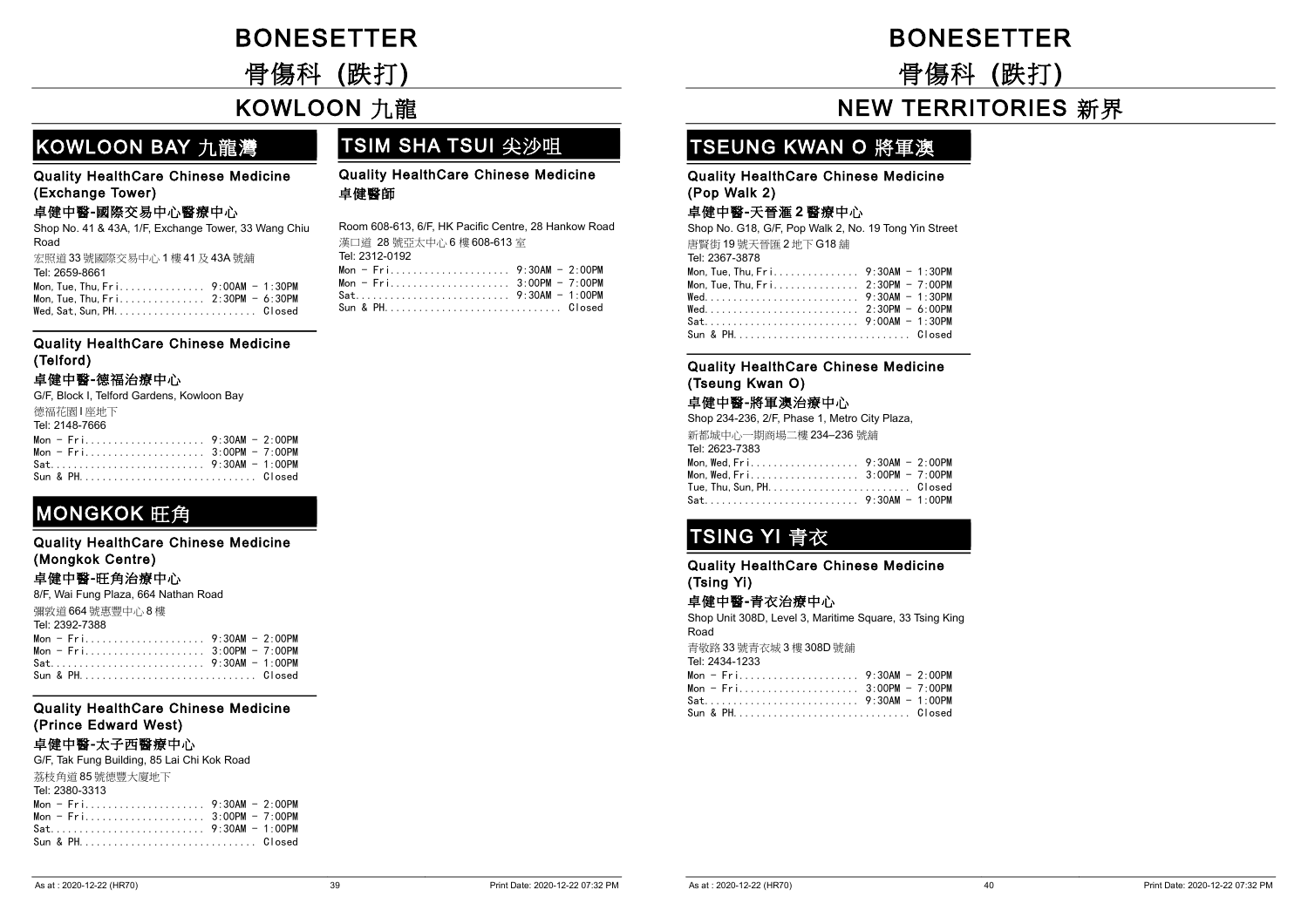# **PHYSIOTHERAPY**

# -物理治療

Appointment booking is recommended and referral letter is required. Credit arrangement depends on individual medical scheme, please check with medical scheme provider for details.

下列診所均需電話預約,並需要出示轉介書。 按個別醫療計劃設有掛賬服務,詳情請向提供醫療計劃機構查詢。

# -HONG KONG ISLAND 香港島

### CENTRAL 中環

Quality HealthCare Physiotherapy Centre (Central) 卓健物理治療中心(中環) 4/F, V Huen Building, 138 Queen's Road Central 皇后大道中 138 號威享大廈 4 樓 Tel: 2523-6378, 2523-6933

### QUARRY BAY 鰂魚涌

Quality HealthCare Physiotherapy Centre (Quarry Bay)

卓健物理治療中心(鰂魚涌) Suite 1505, 15/F, Chinachem Exchange Square, 1 Hoi Wan Street

海灣街 1 號華懋交易廣場 15 樓 1505 室 Tel: 2214-0623

# **WANCHAI 灣仔**

Quality HealthCare Physiotherapy Centre (Wan Chai) 卓健物理治療中心(灣仔)

1/F, C.L.I. Building, 313-317B Hennessy Road 軒尼詩道 313-317B 號中國人壽大廈 1 樓 Tel: 2972-5399

# **PHYSIOTHERAPY**

-物理治療

# -KOWLOON 九龍

# KOWLOON BAY 九龍灣

Quality HealthCare Physiotherapist 卓健物理治療師

Quality HealthCare Physiotherapy Centre (ET)

卓健物理治療中心(九龍灣) Shop No. 41 & 43A, 1/F, Exchange Tower, 33 Wang Chiu Road 宏照道 33 號國際交易中心 1 樓 41 及 43A 號舖 Tel: 2750-2218

### MONGKOK 旺角

Quality HealthCare Physiotherapy Centre (Mongkok)

卓健物理治療中心(旺角) 7/F, Fee Tat Commercial Centre, No. 611-615 Nathan Road 彌敦道 611-615 號飛達商業中心 7 樓 Tel: 2369-1203